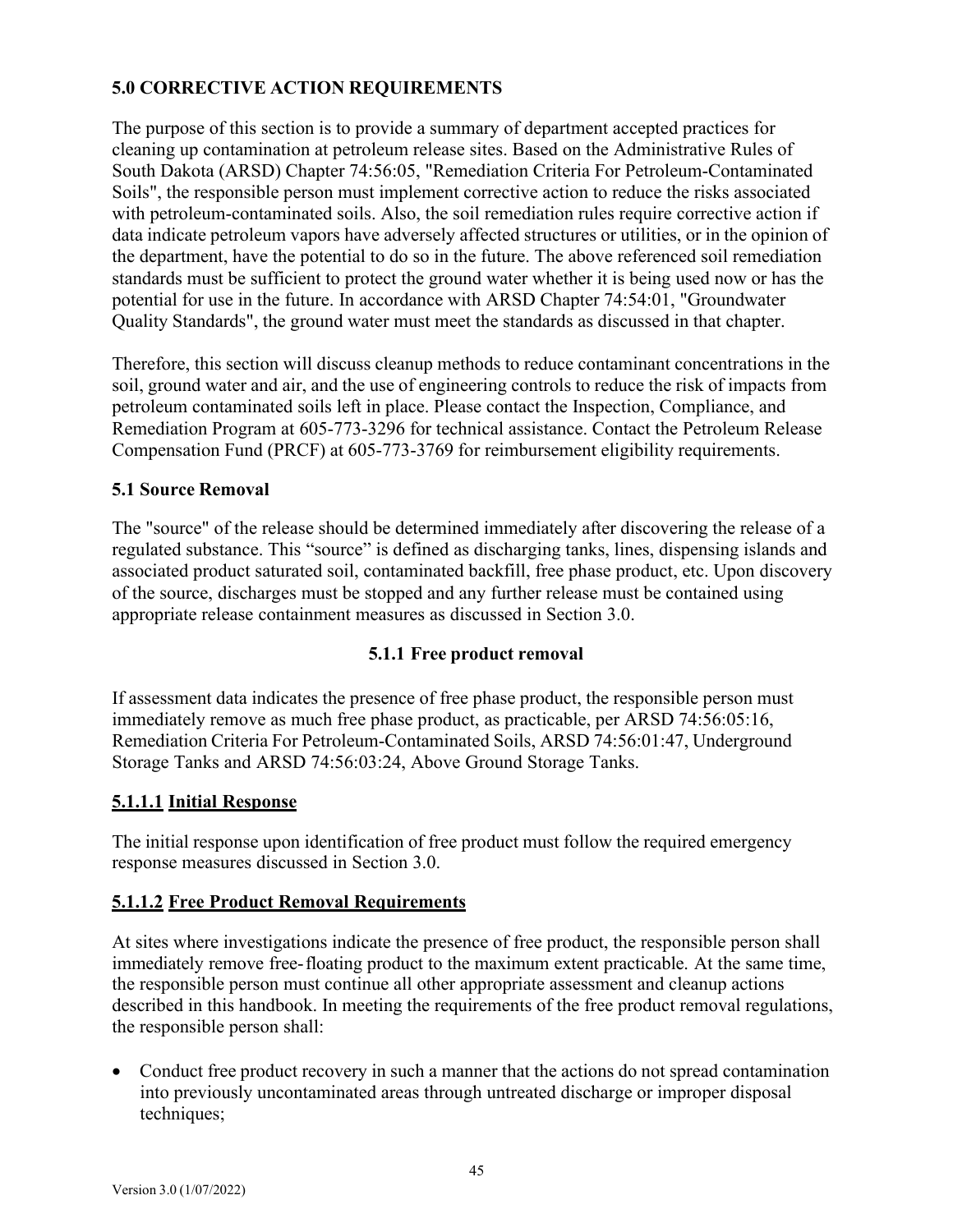- Handle any flammable products in a manner to prevent fires or explosions; and
- Unless directed to do otherwise by the department, prepare and submit within 30 days a free product removal plan to the department that provides at least the following information:
	- a. The name of the person or persons responsible for implementing the plan;
	- b. The estimated quantity and type of product on-site and the product thickness in wells, boreholes, and excavations;
	- c. Details of the product recovery system;
	- d. Whether any discharge will take place on- or off-site during the recovery operation;
	- e. The type of treatment and expected effluent quality from any discharge; and
	- f. The disposition of the recovered product.

#### **5.1.1.3 Additional Assessment**

Upon discovery of free product, additional assessment may be required to determine the full extent of the free product plume. The additional assessment results must be sufficient for determining the appropriate response action, including all appropriate recovery system design parameters. During assessment, pay particular attention to possible conduits for product migration, such as buried utilities and basements.

## **5.1.1.4 Recovery System**

Recovery of free product may be passive or active. Passive recovery methods include hand bailing, inserting absorbent materials in the recovery well, or the use of a passive skimming system. The number of passive recovery wells needed to effectively recover the free product is dependent on site conditions and hydrogeologic characteristics.

Active recovery methods include pump and treat, recovery trenches, vacuum enhanced free product recovery, or other department approved methods. Minimum design criteria should follow the ground water pump and treat section discussed below. Vapor extraction or vacuum enhancement techniques may be used to vaporize volatile products. Minimum design criteria should follow the soil vapor extraction section discussed below. Product recovery systems should be designed to avoid excessive drawdown of the water table, limiting the possibility of leaving product isolated in the dewatered soil. Contact the department's project manager with questions about selecting an appropriate free product recovery strategy. The department will use EPA 510-R-96-001, "How to Effectively Recover Free Product at Leaking Underground Storage Tank Sites, A Guide for State Regulators", September 1996, as a general guide to determine if the proposed free product recovery system meets minimum design criteria.

A free product recovery plan must be submitted and approved by the department prior to implementing a recovery system (See Section 8.2, Corrective Action Plans and Corrective Action Reports), except in response to an immediate response action. A free product recovery plan and free product recovery report can be submitted as part of another report (such as an assessment report or monitoring report) or they can be submitted separately.

The recovery system may be required to demonstrate hydraulic control over the contaminated aquifer. A pump test or slug test may be performed, as necessary, to assist in the design of a recovery system(See SOP 14). Any well constructed for the recovery of free product must meet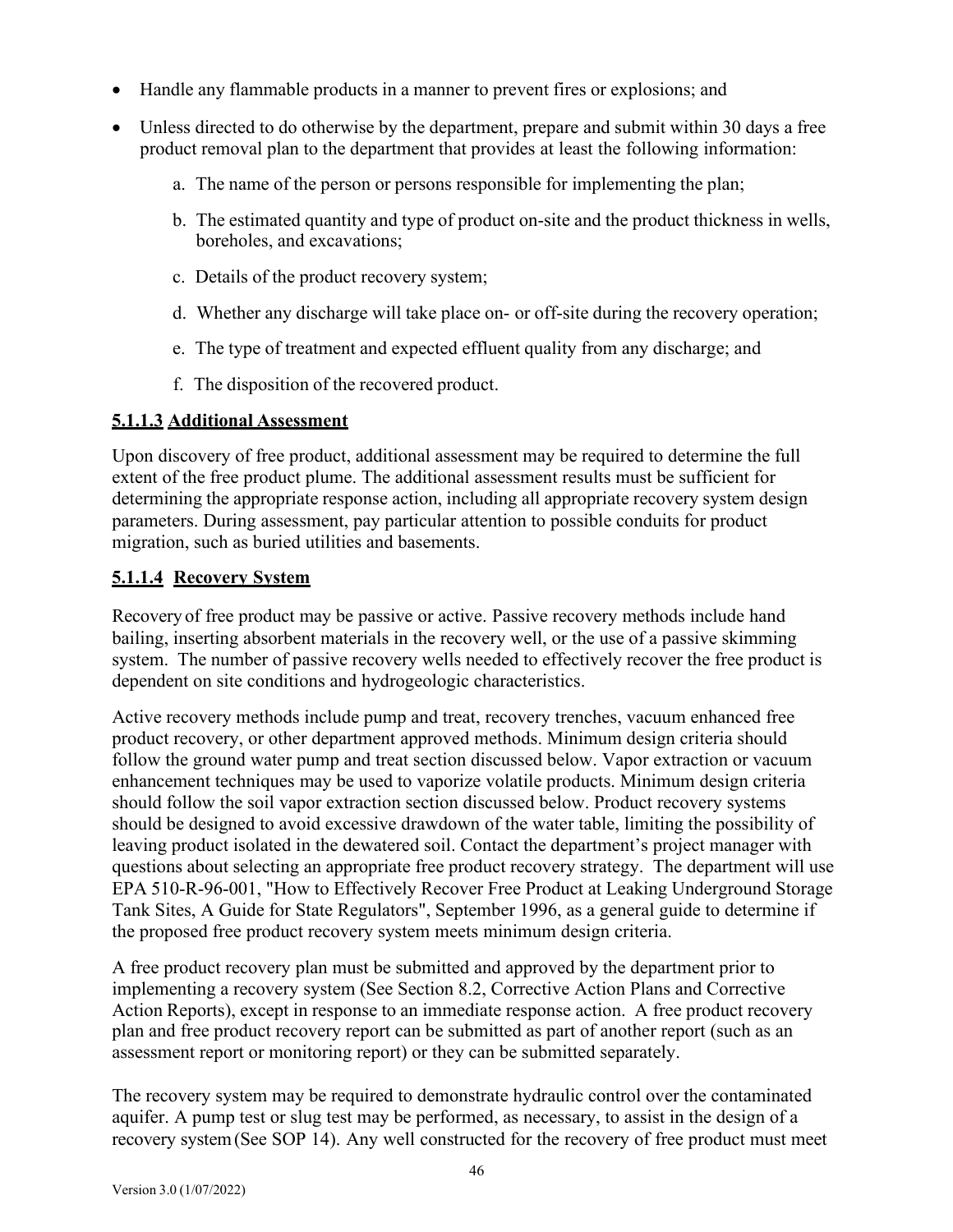South Dakota well construction standards and receive a water permit through application to the Department's Water Rights Program. Contact the Water Rights Program at 605-773-3352 for additional information. All electrical equipment and storage containers used during the investigation and the recovery of free product must conform to all federal, state and local fire codes. Recovered free-product and contaminated water must be disposed of properly. Check with the Department's Waste Management Program at 605-773-3153 concerning disposal.

Monitoring the effectiveness of the free product recovery system is required. After implementing a recovery system, the responsible person must submit to the department records of the quantity of product recovered and quantity of ground water pumped. Also, report static water level and product thickness information monthly or as approved by the department. For each set of measurements, submit ground water elevation contour maps and appropriate isopleth maps showing the free product plume. Use Table 5.1 to correct the ground water elevations for the thickness of free product measured.

| <b>TABLE 5.1 EXAMPLE FOR CORRECTION OF GROUND WATER ELEVATIONS</b><br>FOR FREE-PRODUCT (GASOLINE) |                                              |                                              |                                    |                                  |                                                           |
|---------------------------------------------------------------------------------------------------|----------------------------------------------|----------------------------------------------|------------------------------------|----------------------------------|-----------------------------------------------------------|
| Depth to Free<br>Product<br>(f <sub>t</sub> )                                                     | Depth to<br>Groundwater<br>(f <sub>t</sub> ) | Thickness of<br>Product<br>(f <sup>t</sup> ) | Specific<br>gravity of<br>gasoline | Correction<br>Factor             | Corrected<br>Depth to<br>Groundwater<br>(f <sub>t</sub> ) |
| 10.45                                                                                             | 10.75                                        | 0.3                                          | 0.729                              | 0.3 X 0.729<br>$= 0.219$         | 10.53                                                     |
| 10.3                                                                                              | 11.25                                        | 0.95                                         | 0.729                              | $0.95 \times 0.729$<br>$= 0.693$ | 10.56                                                     |
| <b>Table 5.2 Specific Gravity of Selected Fuels</b>                                               |                                              |                                              |                                    |                                  |                                                           |
|                                                                                                   |                                              |                                              |                                    |                                  |                                                           |
| <b>Automotive Gasoline</b>                                                                        |                                              |                                              | 0.729                              |                                  |                                                           |
| <b>Automotive Diesel Fuel</b>                                                                     |                                              |                                              | 0.827                              |                                  |                                                           |
| Kerosene                                                                                          |                                              |                                              | 0.839                              |                                  |                                                           |
| No. 5 Jet Fuel                                                                                    |                                              |                                              | 0.844                              |                                  |                                                           |
| No. 2 Fuel Oil                                                                                    |                                              |                                              | 0.866                              |                                  |                                                           |
| No. 4 Fuel Oil                                                                                    |                                              |                                              | 0.904                              |                                  |                                                           |
| No. 5 Fuel Oil                                                                                    |                                              |                                              | 0.923                              |                                  |                                                           |
| No. 6 Fuel Oil or Bunker C                                                                        |                                              |                                              | 0.974                              |                                  |                                                           |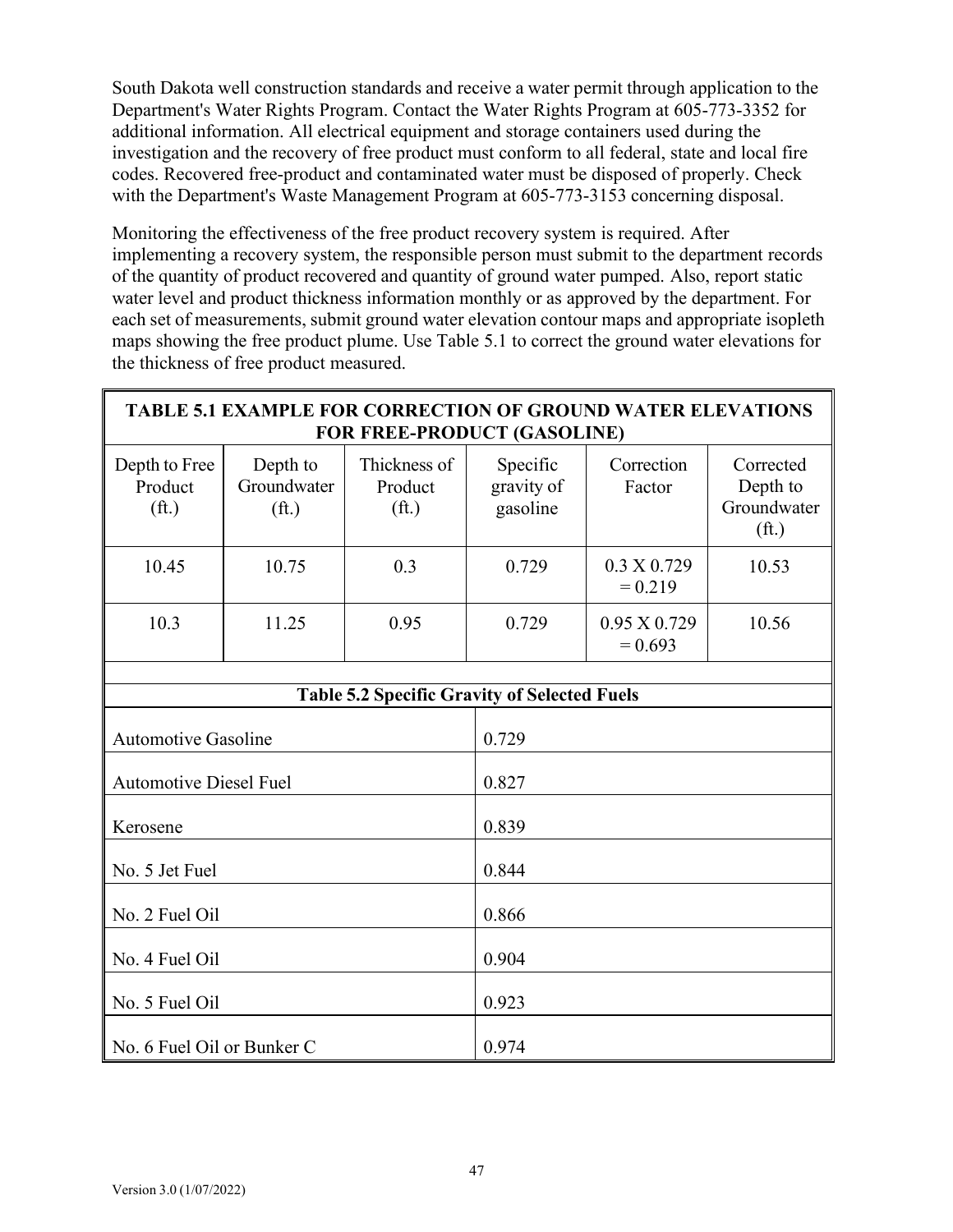## **5.1.2 Tank system removal**

Generally, if a release is suspected or known to have occurred from a tank system, the site should be assessed according to ARSD 74:56:05 "Remediation Criteria for Petroleum-Contaminated Soils" before the tank system is removed. Please refer to Section 4.1, "Tier 1 Assessment", for information regarding sampling locations. The site assessment will provide information as to the extent of soil contamination in and around the tank basin, distribution lines and dispensing island.

If the system is being upgraded or the tanks removed as part of a change in site activity, and no release is suspected, the tank system may be removed or abandoned without prior assessment only in cases where one of the external monitoring release detection methods allowed under 74:56:01:24 are in use at the time of closure and shows there is no release.

Information regarding the tank system and the site should be collected prior to abandonment or during the site assessment. Information such as number of tanks, age, size (diameter, length and capacity), construction material, substances stored, leak detection monitoring information, tank anchors and the orientation of the tank such as the location of the fill holes, suction or submersible holes and distribution lines is needed. Also, site information such as a site plan, blueprints and/or a contact person with knowledge of the tank installation and location, depth of installation, depth of water table, proximity to street, buildings and basements, storm drains, utilities, drinking water supply watersheds, recharge areas, wellfields, wellhead protection areas, and public or private wells should be submitted, if applicable.

Information concerning health and safety risks and proper precautions with respect to particular materials stored in the tanks should be obtained from the tank owner, supplier of the material and/or material safety data sheet. Consultants, contractors, subcontractors and their employees responsible for tank abandonment or removal should be familiar and in compliance with: a) all applicable safety rules and regulations; b) the use of equipment and procedures for testing and vapor-freeing the tanks; and c) the handling and disposal of the types of wastes likely to be encountered.

If contaminated soil is identified in the tank backfill during a routine tank removal, excavation and removal of the visibly stained backfill material must be performed. In some cases, overexcavation may be required. The excavation may proceed downward until either the visible soil contamination has stopped or until ground water is observed. A corrective action plan, with lateral excavation limits defined, must be reviewed and approved by the department and the PRCF prior to beginning the work.

## **5.2 Active Remediation: Ex-situ Methods**

If corrective action is required at a petroleum release site, several options are available to remediate soil and ground water. Regardless of the type of remedial activity proposed, the responsible person must submit and the department must approve a Corrective Action Plan prior to implementation. A corrective action plan can be submitted as part of another report (such as an assessment report or monitoring report) or they can be submitted separately.

The department will use EPA 510-B-95-007, "How to Evaluate Alternative Cleanup Technologies for Underground Storage Tank Sites, A Guide for Corrective Action Plan Reviewers", May 1995, as a general guide to determine if the proposed ex-situ remedial action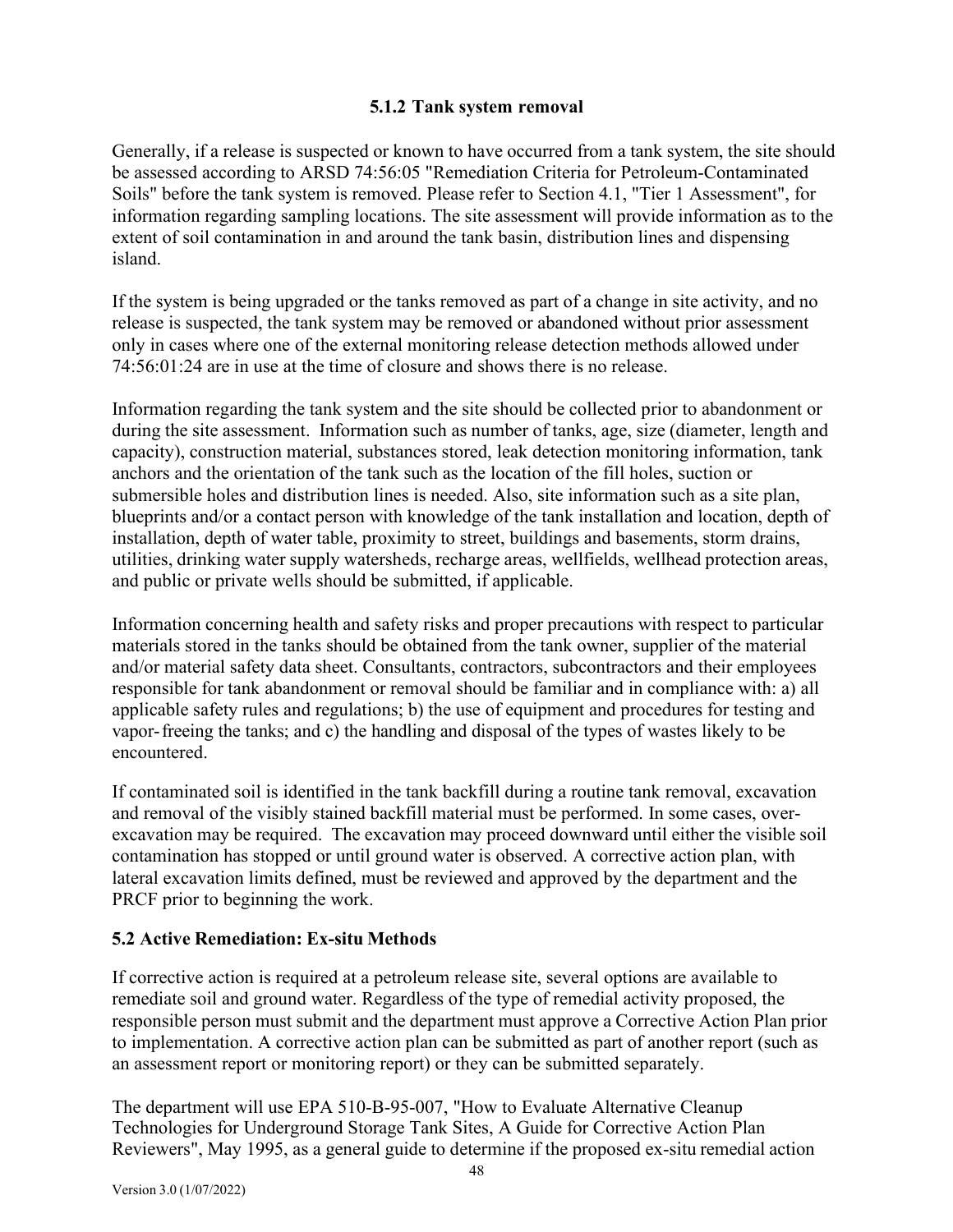meets minimum design criteria. Based onthe nature of the proposed corrective action, additional reference materials may be used by the department to evaluate corrective action design criteria.

# **5.2.1 Excavation of contaminated soil**

Excavation may be a feasible remedial alternative if:

- The contaminated soil is accessible;
- The contaminated soil is acting as a secondary source and is contributing to ground water contamination; or
- The contaminated soil is impacting utilities or structures, and the soil type would not be amenable to other forms of remediation.

Excavated contaminated soil must be properly disposed or treated. Contaminated soils excavated at a site are removed and hauled to a permitted municipal solid waste landfill, landfarm, or restricted use site. These facilities are regulated under a solid waste permit or a general landfarm permit issued through the department's Waste Management Program. Persons responsible for proper soil disposal should contact the department's Waste Management Program at 605-773-3153 for additional information prior to disposal. See Chapter 9.0 for information on disposal of construction derived waste or investigation derived waste.

Permitted municipal solid waste landfills, landfarms, and restricted use sites require testing of contaminated soils for total petroleum hydrocarbons by an approved lab before treatment. They may also require tests for ignitability, lead or other constituents. Clean soils should be segregated from contaminated soils wherever possible. If waste oil tanks are involved, check in advance with the local permitted municipal solid waste landfill and the department's Waste Management Program for permission to dispose of waste oil contaminated soil. Permitted landfarms cannot accept waste oil contaminated soils. Depending on the landfill requirements, waste oil contaminated soils need to be tested for both metals (total or Toxicity Characteristic Leaching Procedure metals) and solvents. If the lab tests indicate the contaminated soil is nonhazardous, the soils may be accepted by permitted municipal solid waste landfills. It is advisable to keep contaminated soils associated with waste oil tanks segregated from other petroleum contaminated soils.

For a remedial excavation, a sufficient number of samples must be collected to characterize the levels of chemicals of concern left in place at the site. Typically the department will require a minimum of two samples from the bottom of the excavation and one from each wall of the excavation in the worst apparent locations. However, fewer samples may be needed if previous assessment has already delineated contamination outside of the planned excavation area. These samples must be analyzed as described in Appendix B, Recommended Analytical Methods For Petroleum Products. If the excavation is large or other special conditions exist, the department may require additional sampling.

#### **5.2.2 Aboveground treatment of excavated soil**

Excavated soils may also be treated on-site in aboveground piles. These piles are known as biopiles, biocells, bioheaps, biomounds or compost piles. This aboveground treatment reduces concentrations of petroleum constituents in excavated soils by extracting soil vapor or by stimulating aerobic microbial activity within the soils through the addition of air, minerals, nutrients and moisture. The most common method is to aerate the biopiles through slotted or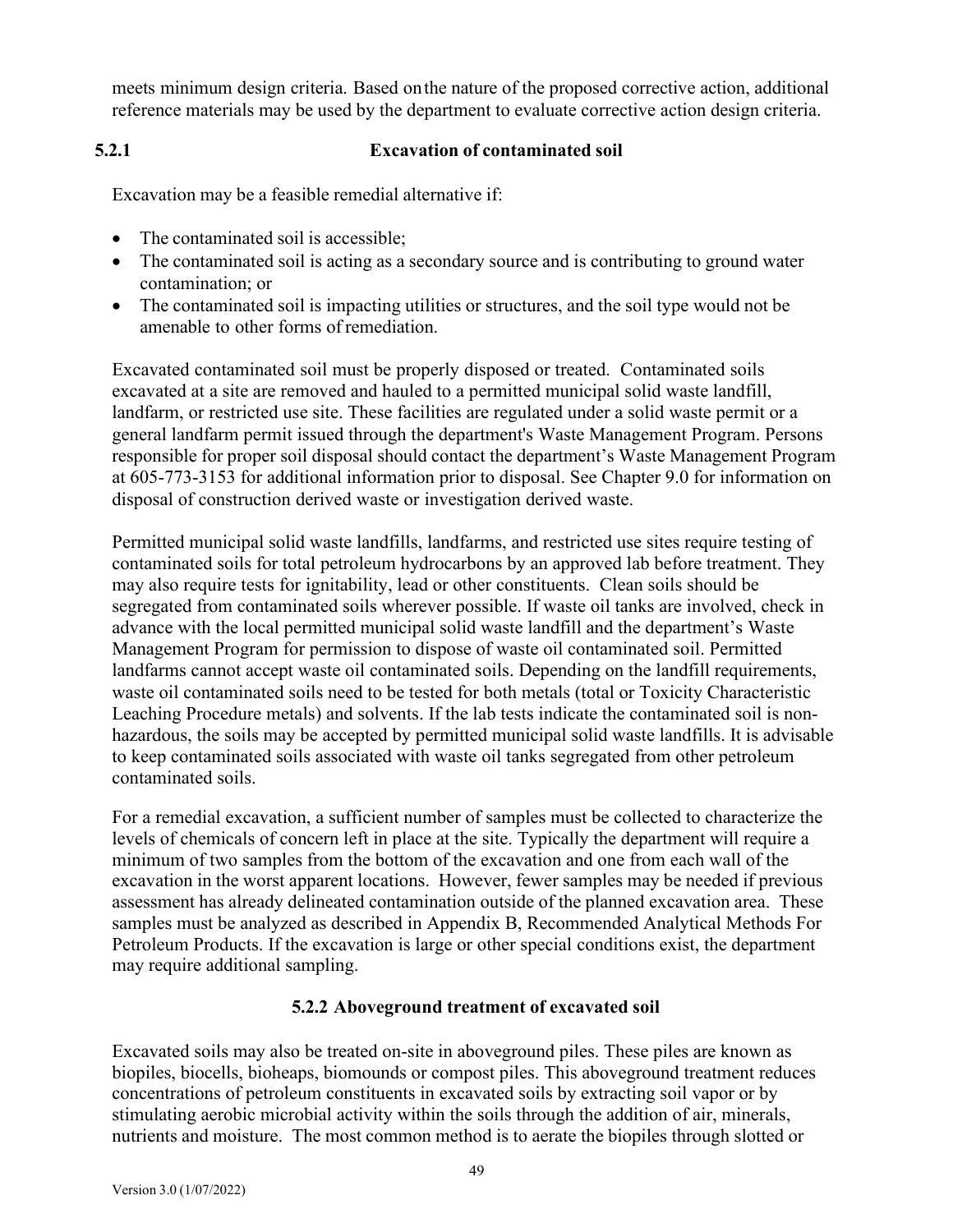perforated pipes placed throughout the pile. The suitability of a site for on-site treatment must be reviewed with the department's Inspection, Compliance, and Remediation Program and Waste Management Program. Regardless of the type of remedial activity proposed, the department must give approval prior to installation.

The system design must address air emissions. Air emissions must not cause a risk to human health in excess of 1 in 100,000 excess cancer incidence or exceed a hazard quotient of one. Also, the system must be designed to prevent the aesthetic quality of the surrounding area from being degraded.

Soil piles must be placed on an impermeable barrier and covered to prevent runoff as per ARSD 74:56:05:21, "On-Site Storage of Contaminated Soil".

# **5.2.2.1 Soil Vapor Extraction**

Soil vapor extraction is most effective when working with permeable soils and volatile contaminants. If the soils are not sufficiently permeable, bulking agents (such as sand) may be added to improve the permeability. The number of lifts of soil, thickness of lifts, size of pipes, blower size, pipe spacing and other design features must be submitted to the department for review prior to installation.

Soil vapors must be sampled to monitor contaminant degradation. Minimum monitoring requirements include screening samples for percent oxygen, carbon dioxide, organic vapors and percent of the lower explosive limit. Also, periodic collection of air samples for laboratory analysis of total petroleum hydrocarbons may be required to support the screening data.

## **5.2.2.2 Bioremediation**

If the contaminant is less volatile and is not amenable to soil vapor extraction, the use of biopiles can enhance biodegradation. The department requires that all active bioremediation systems be designed to promote the activity of aerobic bacteria. The supply of oxygen is vital to the success of a bioremediation system. Therefore, the department will require thatsome method of supplying oxygen to the contaminated material be employed (such as injection or extraction of air with enough inlets to allow air to be drawn into the pile). Before approving a bioremediation system, the department requires information regarding:

- Soil characteristics: including "total bacterial count" and "total contaminant utilizing bacteria", soil pH, moisture content, soil temperature, nutrient concentrations and soil texture;
- Contaminant characteristics: including volatility, chemical structure, concentration and toxicity; and
- Climatic conditions: including ambient temperature, rainfall and wind.

Although the number of samples required is dependent upon site conditions, a minimum of four samples for each bacterial count test is required (a total of eight samples per site). Contaminantutilizing bacteria are present at most locations. If necessary, bacteria cultures may be added to the soil and physically mixed to ensure even distribution throughout the soil. The addition of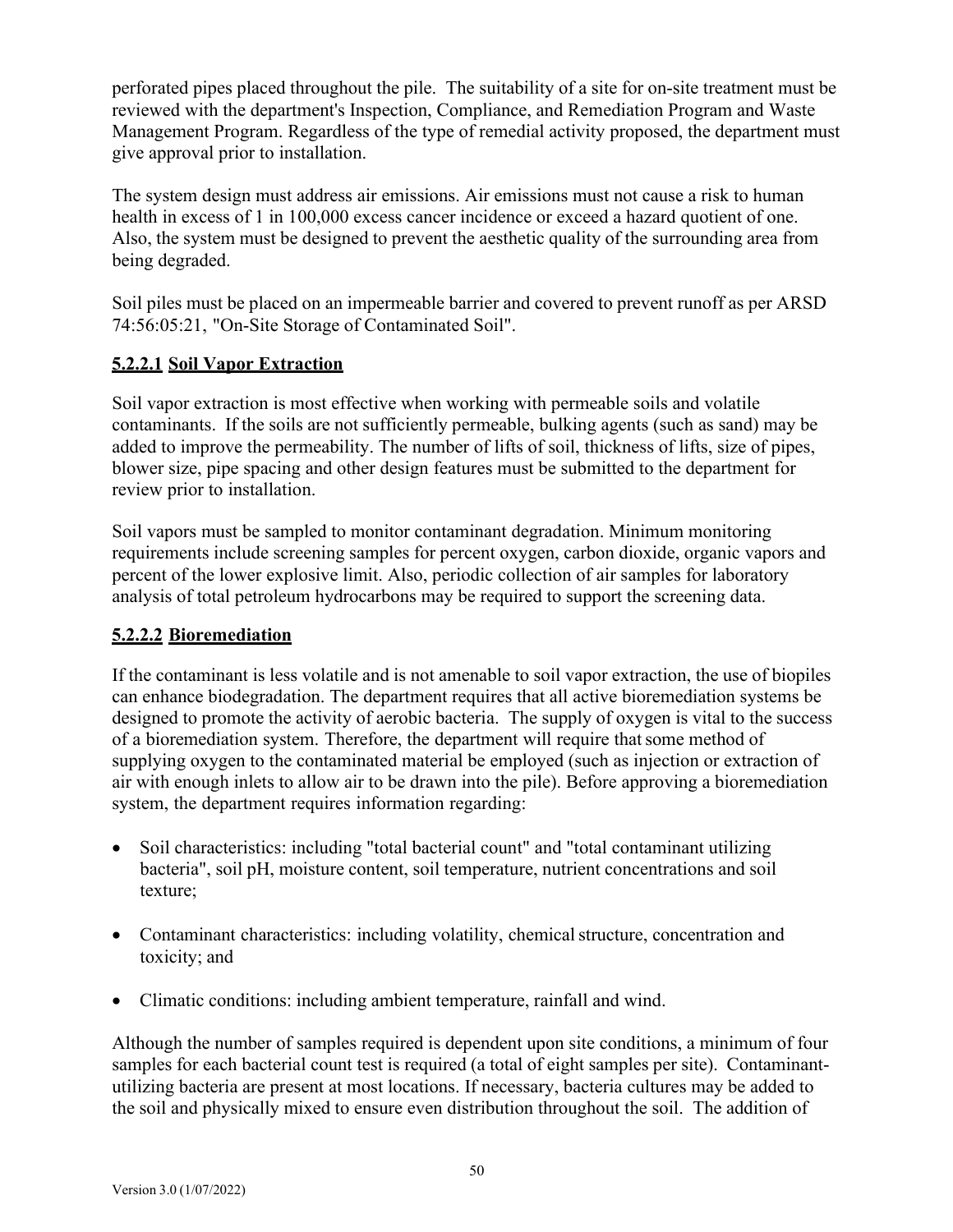nutrients to obtain optimum bacterial activity may be necessary. The type and amount of nutrients must be experimentally derived by laboratory methods.

Periodic monitoring of the air within the biopile or biopile exhaust system must be conducted. Minimum air monitoring requirements include screening samples for percent oxygen, carbon dioxide, organic vapors and percent of the lower explosive limit. Also, periodic collection of air samples for laboratory analysis of total petroleum hydrocarbons is required to support the screening data.

# **5.2.2.3 Confirmation Samples**

When an asymptotic level or 95% reduction of initial effluent contaminant concentration is reached, soil samples may be collected for laboratory analysis. The contaminated soil must be remediated to levels specified in ARSD 74:56:05, "Remediation Criteria for Petroleum-Contaminated Soils". Soil samples must be collected as specified in Table 5.3 below, and tested according to ARSD 74:56:05. Upon completion of the treatment and removal of the pile, soil samples must also be collected in accordance with ARSD 74:56:05:21, "On-Site Storage of Contaminated Soils".

| <b>TABLE 5.3 Soil Sampling Requirements for Aboveground Treatment Systems</b> |                          |  |
|-------------------------------------------------------------------------------|--------------------------|--|
| Volume of Soil (cubic yards)                                                  | <b>Number of Samples</b> |  |
| < 50                                                                          |                          |  |
| 50-500                                                                        | 2                        |  |
| 500-1,000                                                                     | 3                        |  |
| 1,000-2,000                                                                   | 4                        |  |
| 2,000-4,000                                                                   | 5                        |  |
| Each additional 2,000                                                         | One additional sample    |  |

## **5.2.3 Ground water pump and treat**

If a release has impacted drinking water wells, water supply lines or surface water, refer to Section 3, "Steps Taken After A Petroleum Release Is Reported", for appropriate response actions. At a minimum, the design of a ground water recovery system must ensure the capture of the most contaminated portion of the dissolved phase plume. The calculations used to determine the capture zone must be submitted to the department. The treatment system must be designed for year-round operation. Any well constructed for the recovery of ground water must meet South Dakota well construction standards and receive a water permit through application to the department's Water Rights Program (605-773-3352).

An aquifer pump test may be completed to determine the suitability of the aquifer for recovery. Depending on the geologic material encountered, the pump test should be run for 24 to 72 hours. If free phase petroleum product is present or suspected at the site, the treatment system must be designed to allow for separation and collection of the free product. All electrical equipment and storage containers used during the investigation and the recovery of contaminated groundwater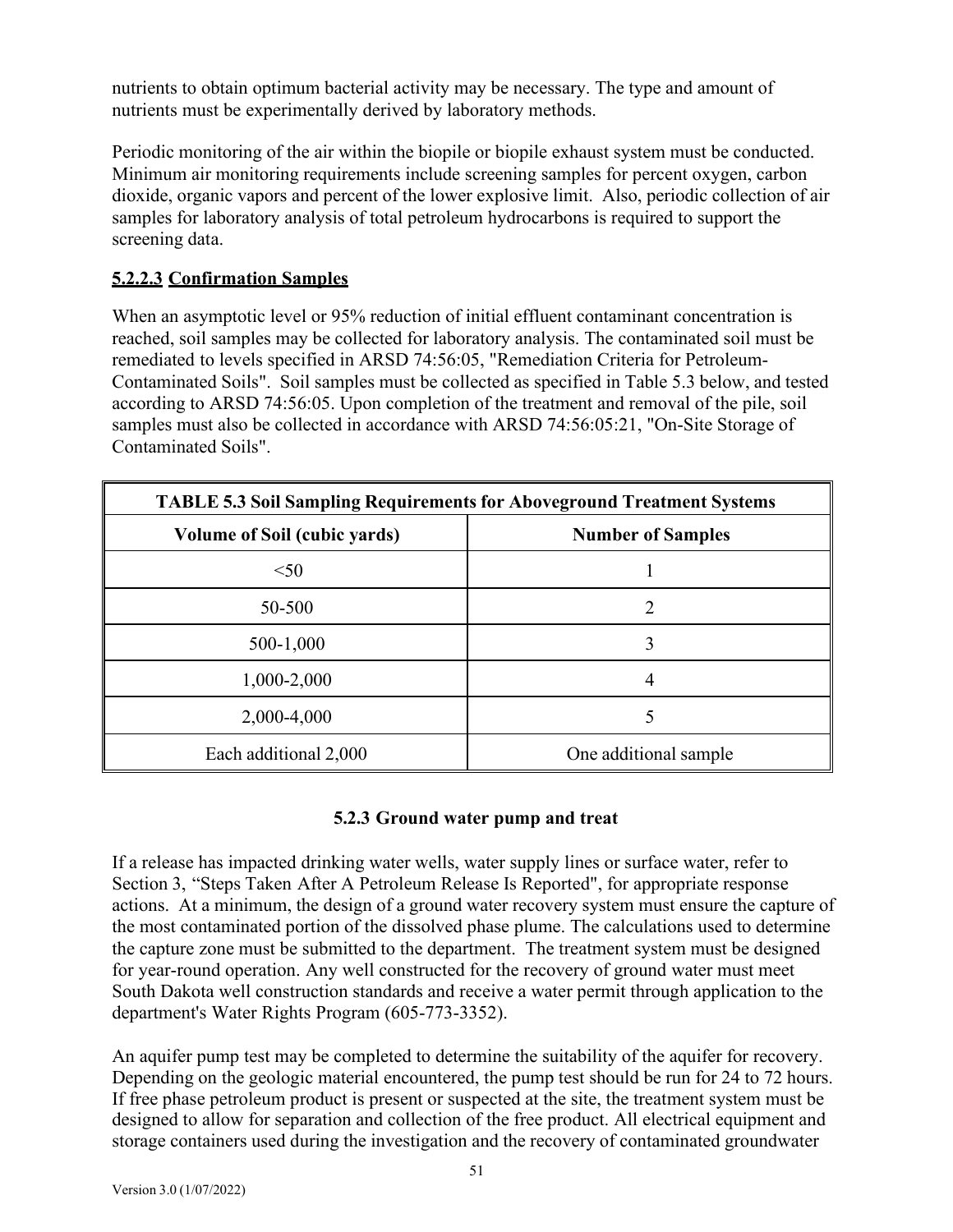or free product must conform with all federal, state and local fire codes. Regardless of the type of remedial activity proposed, the department must give approval prior to installation. A permit to appropriate water is needed for ground water treatment systems and for pump tests. A temporary water permit is typically issued for pump tests. Call the Water Rights Program at 605-773-3352 for information about water appropriation permits.

Water and any free product collected from the pump test must be disposed of properly. Contact the Waste Management Program at 605-773-3153 with disposal questions. Properly treated wastewater from the treatment systems may be discharged into the sanitary sewer system with permission from the local wastewater treatment facility. Discharges into surface waters are regulated under a Surface Water Discharge permit. Contact the department's Surface Water Program at 605-773-3351 for additional information.

With prior approval, treated ground water can be re-injected into the contamination plume as long as the treated water is of better quality than the water into which it is being injected. Reinjection must not result in expansion of the plume, and monitoring is required for verification. If injection of water is proposed for areas outside of an existing ground water plume, an Underground Injection Control (UIC) Permit may be required by EPA. Contact the Inspection, Compliance, and Remediation Program at 605-773-3296 with questions about the UIC program and for approvalto inject any fluid into the subsurface.

Monitoring is required to determine the contaminant concentrations in the ground water being pumped into the treatment system and the contaminant concentrations remaining in the treated discharge water. Other monitoring may be required in conjunction with the discharge of the treated water as specified in any permits or other local, state or federal regulations.

## **5.2.4 Other technologies**

Other ex-situ technologies that may be applied to soil or groundwater include, but are not limited to, vacuum enhanced groundwater recovery and low-temperature thermal desorption. All plans must be submitted to the department for review and approval prior to installation.

#### **5.3 Active Remediation: In-situ Methods**

If corrective action is required at a petroleum release site, several options are available to remediate soil and ground water in place (in-situ). Regardless of the type of remedial activity proposed, the responsible person must submit and the department must approve a Corrective Action Plan prior to implementation. A corrective action plan can be submitted as part of another report (such as an assessment report or monitoring report) or separately.

The department will use EPA 510-B-95-007, "How to Evaluate Alternative Cleanup Technologies for Underground Storage Tank Sites, A Guide for Corrective Action Plan Reviewers", May 1995, as a general guide to determine if the proposed in-situ remedial action meets minimum design criteria. Based on the nature of the proposed corrective action, additional reference materials may be used by the department to evaluate corrective action design criteria.

The information below describes department requirements for in-situ treatment systems. Due to the possible complex nature and variable characteristics of sites amenable to various treatment systems, information presented should not be viewed as a design manual or issuance of formal policy, but merely as a general reference guide for all parties involved. However, the report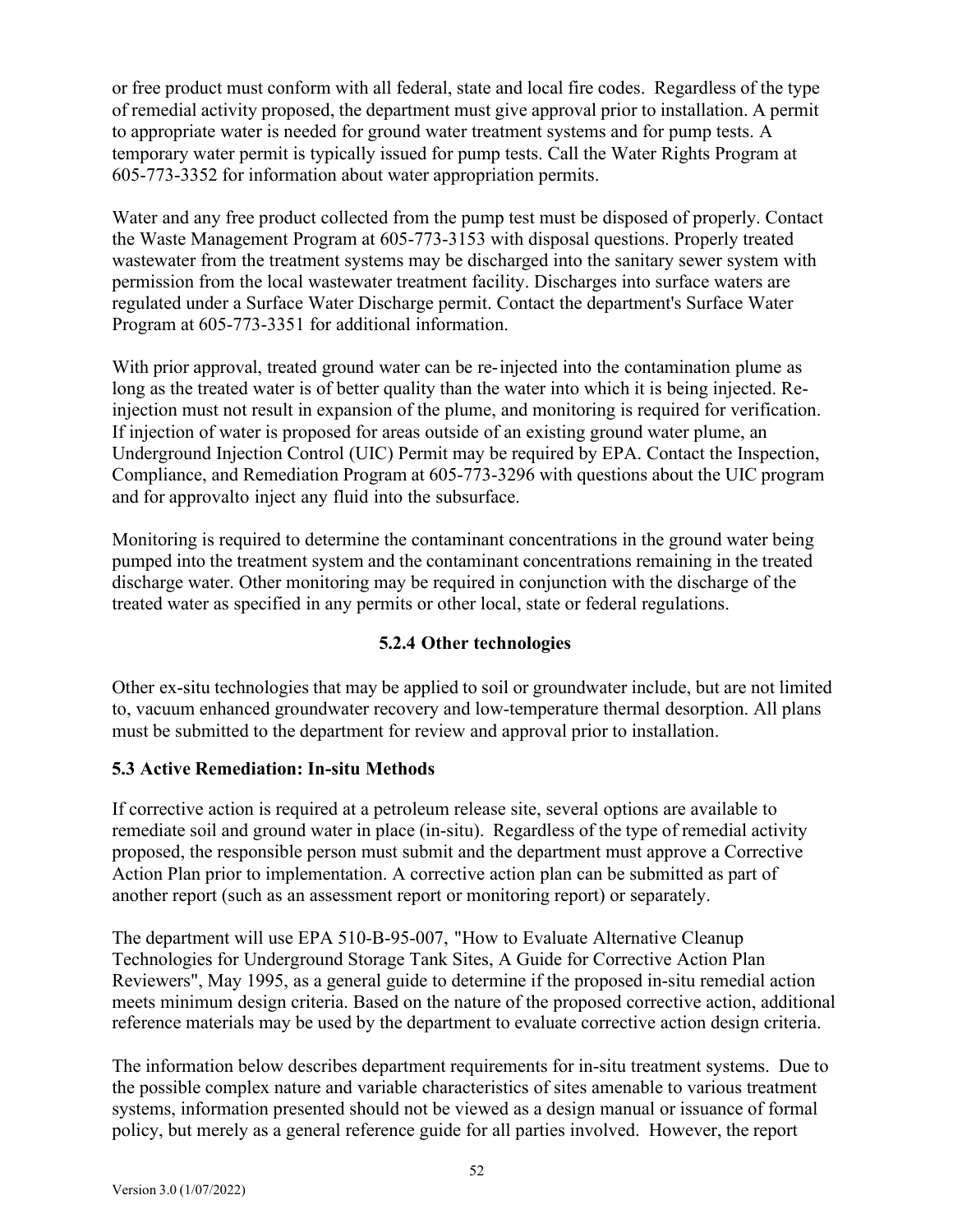requirements and operation and monitoring recommendations are generally considered to be the minimum content required by the department to evaluate the feasibility of the technology at a particular site.

Disposal or treatment of contaminated soils generated by construction, installation or modification of treatment systems must meet department requirements. For more information, see Section 9.3, Disposal of Contaminated Soil, or contact the Waste Management Program at 605-773-3153.

If subsurface injection of water generated during the construction, installation, modification or operation of a treatment system is planned, a separate EPA Underground Injection Control (UIC) Permit may be required. For more information, contact the Inspection, Compliance, and Remediation Program at 605-773-3296.

If a discharge to surface water is proposed, the applicant may be required to obtain a Surface Water Discharge Permit or a construction de-watering permit. Contact the Surface Water Quality Program at 605-773-3351 for more information. If groundwater extraction is proposed, contact the Water Rights Program at 605-773-3352 for information about a water permit.

## **5.3.1 Soil vapor extraction**

Soil vapor extraction (SVE), also known as soil venting or vacuum extraction, is an in-situ remedial technology that targets the adsorbed, vapor and free (NAPL) phases of the volatile contaminant present in the unsaturated (vadose) portion of the subsurface. In this technology, a vacuum is applied to the soil matrix to create a negative pressure gradient that causes movement of vapors toward extraction wells. Volatile constituents are physically removed from the subsurface through the extraction wells. The extracted vapors are then treated, if necessary, and discharged to the atmosphere.

SVE is generally more successful when applied to the lighter, more volatile, petroleum products such as gasoline and less successful when applied to the heavier, less volatile, petroleum products such as diesel fuel, heating oils, and kerosene. However, the heavier, less volatile, petroleum products may be suitable for removal by bioventing (see Chapter 5.3.2, Bioventing). Regardless of the type of remedial activity proposed, the department must give approval prior to installation.

## **5.3.1.1 Initial evaluation of SVE feasibility**

The key parameters that should be used to decide whether SVE is a feasible remedy for a particular site are permeability of the petroleum contaminated soils and volatility of the petroleum constituents. Permeability of the soil determines the rate at which soil vapors can be extracted. Volatility determines the rate (and degree) at which petroleum constituents will vaporize from the soil-absorbed state to the soil vapor state.

Below are several factors related to soil permeability and constituent volatility that must be considered before determining if SVE is a feasible at a particular site.

#### Factors That Contribute To Permeability of Soil

• *Intrinsic Permeability*: Intrinsic permeability (air permeability) is a me asure of the ability of soils to transmit fluids and is the single most important factor in determining the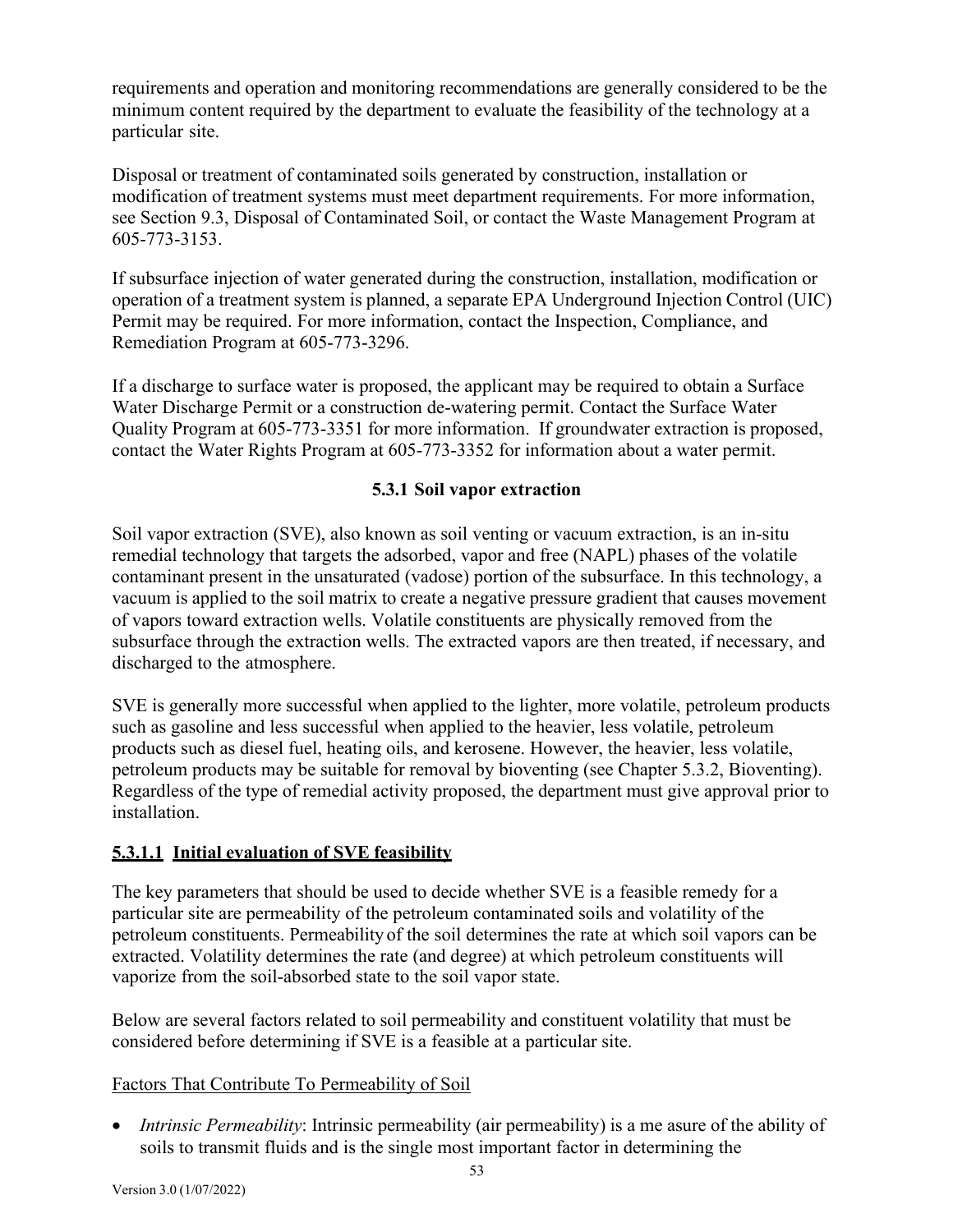effectiveness of SVE. Intrinsic permeability can be determined in the field by conducting an air permeability test (SVE pilot study).

- *Soil Structure and Stratification*: Preferential flow behavior from structural characteristics such as microfracturing can lead to ineffective or significantly extended remedial times. Stratification of soils with different permeabilities can increase the lateral flow of soil vapors in the more permeable stratum while dramatically reducing the soil vapor flow through the less permeable stratum. Adequate site characterization in the area of contamination is essential.
- *Depth to Ground Water*: Fluctuations in the ground water table may, at times, submerge some of the contaminated soil or a portion of the extraction well screen, making it unavailable for air flow. Special considerations must be taken for sites with a ground water table located less than 10 feet from the land surface because ground water upwelling can occur within SVE wells under vacuum pressures. In some cases it may be necessary to lower the ground water table to enlarge the unsaturated zone. The extracted ground water may require treatment before disposal.
- *Moisture Content*: High moisture content in soils can reduce soil permeability and the effectiveness of SVE by restricting the flow of air through soil pores.

## Factors That Contribute To Constituent Volatility

- *Vapor Pressure*: Vapor pressure is the most important constituent characteristic in evaluating the applicability and potential effectiveness of an SVE system. The vapor pressure of a constituent is a measure of its tendency to evaporate. Constituents with vapor pressures higher than 0.5 mm Hg, such as MTBE, BTEX and ethylene dibromide, are generally considered amenable for extraction by SVE. The vapor pressure of naphthalene is 0.5 mm Hg.
- *Product Composition and Boiling Point* : In general, constituents in petroleum products with boiling points less than  $250^{\circ}$  to  $300^{\circ}$ C are sufficiently volatile to be amenable to removal by SVE. Therefore, SVE can remove nearly all gasoline constituents, a portion of kerosene and diesel fuel constituents, and a lesser portion of heating oil constituents. SVE cannot remove lubricating oils.
- *Henry's Law Constant*: Henry's law constant measures the degree to which constituents that are dissolved in soil moisture (or ground water) will volatilize for removal by the SVE system. Constituents with Henry's law constants greater than 100 atmospheres, such as BTEX and tetraethyl lead, are generally considered amenable to removal by SVE. Henry's law constant for naphthalene is 72 mm Hg.

#### Required Information

- Soil lithology and stratigraphy
- Contaminant
- Concentration in most contaminated area
- Vapor pressure
- Composition and boiling point
- Henry's Law constant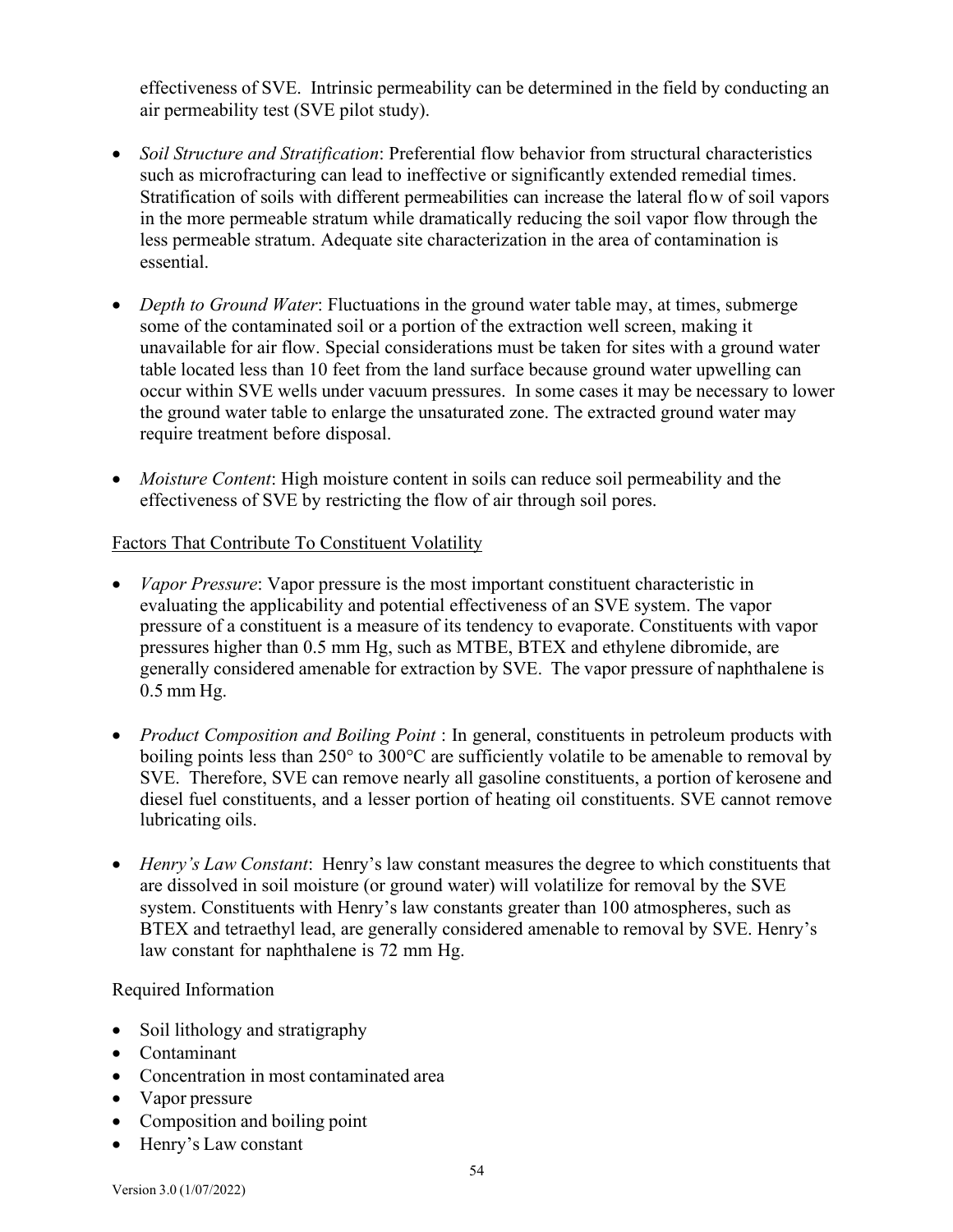- Water table depth
- Soil moisture
- Pilot study if all above indicates SVE is feasible

The department may require additional information, such as laboratory soil permeability tests or slug tests, to assist in determining whether soil vapor extraction will be a feasible cleanup alternative.

# **5.3.1.2 SVE pilot scale studies1**

After it is determined that soil vapor extraction may be applicable to the specific site conditions, an SVE pilot scale study is required to confirm the feasibility of the technology and to prepare final system design. The air permeability or intrinsic permeability is one of the most critical data needs for designing an effective SVE system and must be determined through a pilot study. Air permeability tests directly measure many pertinent site characteristics and potential geologic heterogeneities as an inherent part of the test procedure and, therefore, are required for all proposed SVE sites. An air permeability test is generally conducted for no longer than one day, although for larger sites long-term testing may be recommended. The tests need to be conducted for a long enough period of time to reach equilibrium conditions. Tests should be conducted under conditions that are typical at the site.

A successful air permeability test should estimate full-scale system operating air flow rate and vacuum, estimate initial VOC removal rates, determine subsurface vacuum distribution to evaluate air flow patterns and zone of influence, and acquire data needed for computer modeling if computer modeling will be used.

A typical test will include a minimum of one extraction well, several observation wells and/or monitoring points and the hookup of the extraction well to the vacuum equipment. Upon startup of the vacuum pump, several field measurements are taken at the extraction well(s) and monitoring points. Guidelines regarding standard practices for the design and implementation of air permeability tests are presented in SOP 13.

The pilot study report must be submitted to the department for review and approval. The department will respond to the report prior to the initiation of remedial design and installation work for the full-scale project.

<sup>1</sup>(Note: Under certain circumstances an SVE pilot study may not be required, such as when pilot study information is available from adjacent site(s), soil conditions of the site are well documented, etc. However, the department must be contacted prior to designing an SVE system without a pilot study.)

## **5.3.1.3 Full-scale SVE system design**

If the pilot study indicates favorable conditions, a full-scale soil vapor extraction system design report must be prepared and submitted to the department for approval priorto system construction. The design report should include discussion of the rationale for the design and, at a minimum, the conceptual engineering design.

The field data obtained from the air permeability test must be evaluated to determine or select the following: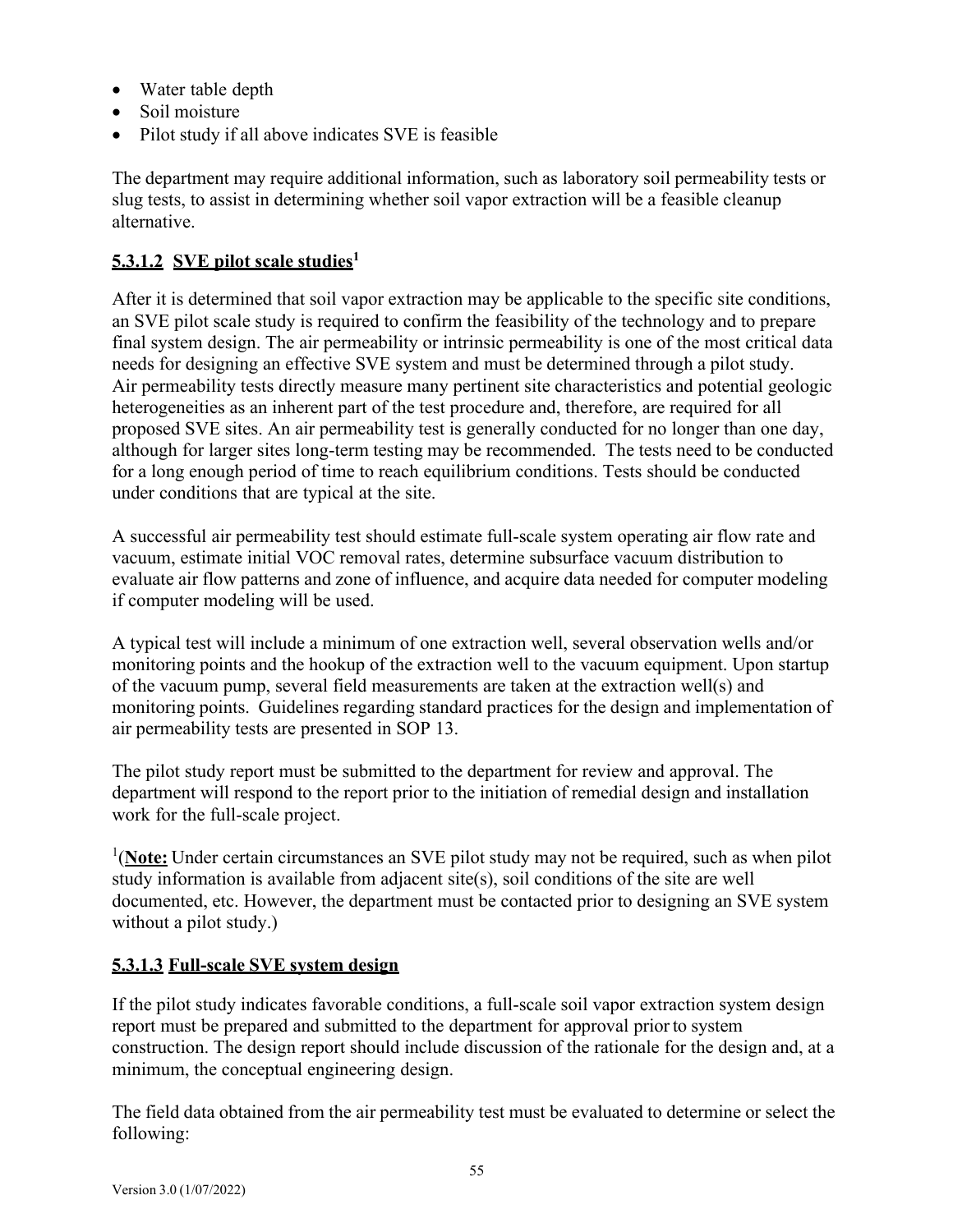- The air permeability of the site, including the relationship between horizontal and vertical permeability.
- The number and location of extraction points needed to achieve required air flow distribution in the contaminated subsurface areas.
- The appropriate type and size of extraction blower/vacuum pump.
- The appropriate air treatment technology, if required.

Full-scale SVE system design can be done with the aid of computer modeling for large or complicated projects, or done with an empirical analysis using pilot scale data without modeling for smaller or simpler projects. The use of air flow and multi-phase transport models allows for a more proficient choice of design parameters such as extraction well locations and air-flow velocities. All of the information presented previously and in SOP 13 regarding the implementation of an air permeability test is also relevant to full-scale systems. Below are the general requirements for the full-scale system design report.

## Design Report- General Requirements

The design report must provide a discussion justifying the system design with a description of the systems' capabilities for remediating the soil at the site. Include engineering calculations (legible, hand written calculations are acceptable) for determining well spacing, including zone of influence measurements from the air permeability test. Clearly state all assumptions and include references for formulas used.

If any computer modeling is used, include model assumptions and results. Provide a brief description of off- gas treatment proposed (when treatment is required). Submit winterization provisions as continuous year-round operation is typically required. Include a process flow diagram indicating all components and direction of air/water flow through the system components. Include maps showing a profile view and a cross-sectional view of a typical monitoring well construction detail (one cross-section is sufficient for all wells constructed in the same manner).

Provide plan view site maps illustrating and identifying the contaminated area to be remediated, the potentiometric surface, the location of proposed and existing extraction wells and monitoring wells/points, zone of influence of each extraction well, and the location of manifold, blower and other equipment. Include residential underground utilities, areas and locations where basements may be present, paved or sealed surface areas and aboveground surface seals (if proposed).

Provide a representative cross-sectional view ofthe zone of highest contamination illustrating and identifying elevations of ground surface, boundaries between differing lithologies and/or permeabilities, water table, screened interval of extraction wells, and analytical soil sampling results at respective depths.

Include design specifications for the following equipment: size and type of blower/ vacuum pump including range of operating flow rates, manufacturers performance curves, and vacuum levels; piping specifications including sizing and compatib ility of piping materials with contaminants; maximum flow ratings for activated carbon units, oil-water separators, or other treatment units proposed; and, specifications of measuring instruments including vacuum and flow gauges. Mitigation requirements may be necessary for air or noise public nuisance issues.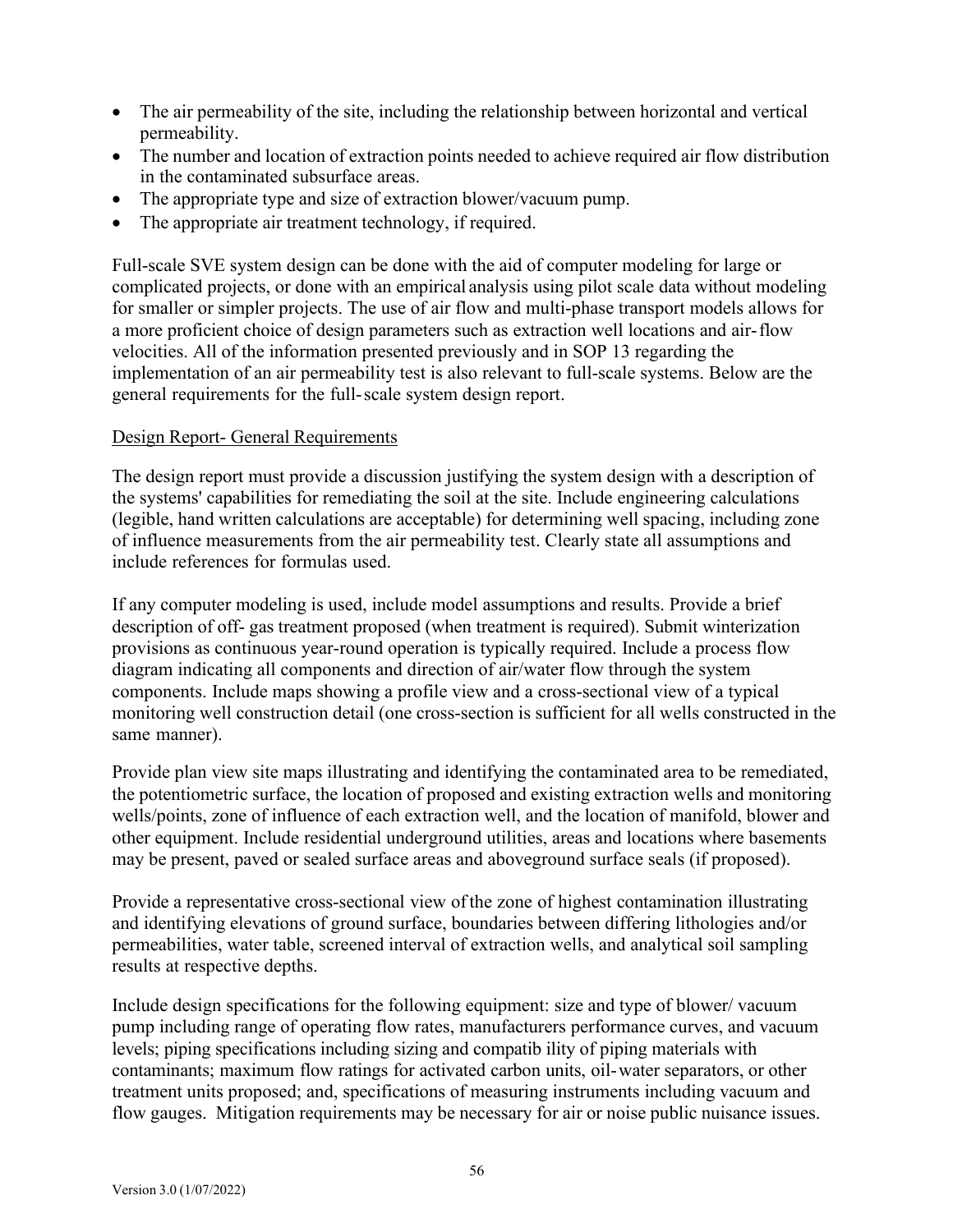The full-scale system design report will be reviewed by the department and must be approved prior to implementation. It should be noted that department review of the remedial design is to ensure conceptual adequacy and does not include such items as quality of materials, structural soundness, and mechanical design features. Approval of the plans and specifications does not in any way release the responsible person from the responsibility that the project will be an operable system when construction is completed.

# **5.3.1.4 SVE system performance monitoring**

A system performance monitoring plan must be developed by the responsible person and approved by the department prior to implementing a soil vapor extraction system. Monitoring plans for both the system start-up phase and the long-term operation phase must be included. System performance monitoring is necessary to ensure that system operation is optimized and contaminant mass removal is tracked.

Minimum performance monitoring data should include the proposed monitoring frequency for air flow rates, vacuum and VOC concentrations, descriptions of analytical methods and sampling procedures, and the proposed frequency of reporting.

Below are recommendations and general guidelines for system monitoring. The department, depending on site-specific conditions, may approve significant variation. Winter conditions may require more frequent site visits.

# Vacuum Monitoring Recommendations

- Monitor operating vacuum at the blower inlet at startup and at least weekly for the first month after startup. After the first month, monitor system operating vacuum at least quarterly for the duration of system operation.
- Measure vacuums at individual extraction wells at startup. If the system operating vacuum or the vacuums in surrounding monitoring wells changes significantly, the individual extraction well vacuums need to be rechecked.
- Record vacuums of surrounding monitoring wells with the same frequency as the air permeability test during the initial startup of the full-scale system (typically at 15 minute intervals for 1-2 hours, and weekly for first month) to verify the zone of influence estimates. After the first month, measure vacuums at least quarterly to verify that the zone of influence has not changed and that short circuiting or mechanical failures have not occurred.

# Air Flow Monitoring Recommendations

- Monitor total system airflow rate at startup and at least weekly for the first month after startup. After the first month, measure system airflow at least quarterly for the duration of system operation.
- Monitor airflow rates at individual extraction wells at start-up. If system air flow rate significantly changes during subsequent operations, the airflow rate needs to be measured again at each well.
- Measure airflow rates directly with a dedicated device (do not estimate from blower performance curves).
- Balance flow rate of individual wells in SVE system to obtain a nearly equivalent airflow rate and to maximize the contaminant mass removal, not to achieve equivalent vacuums.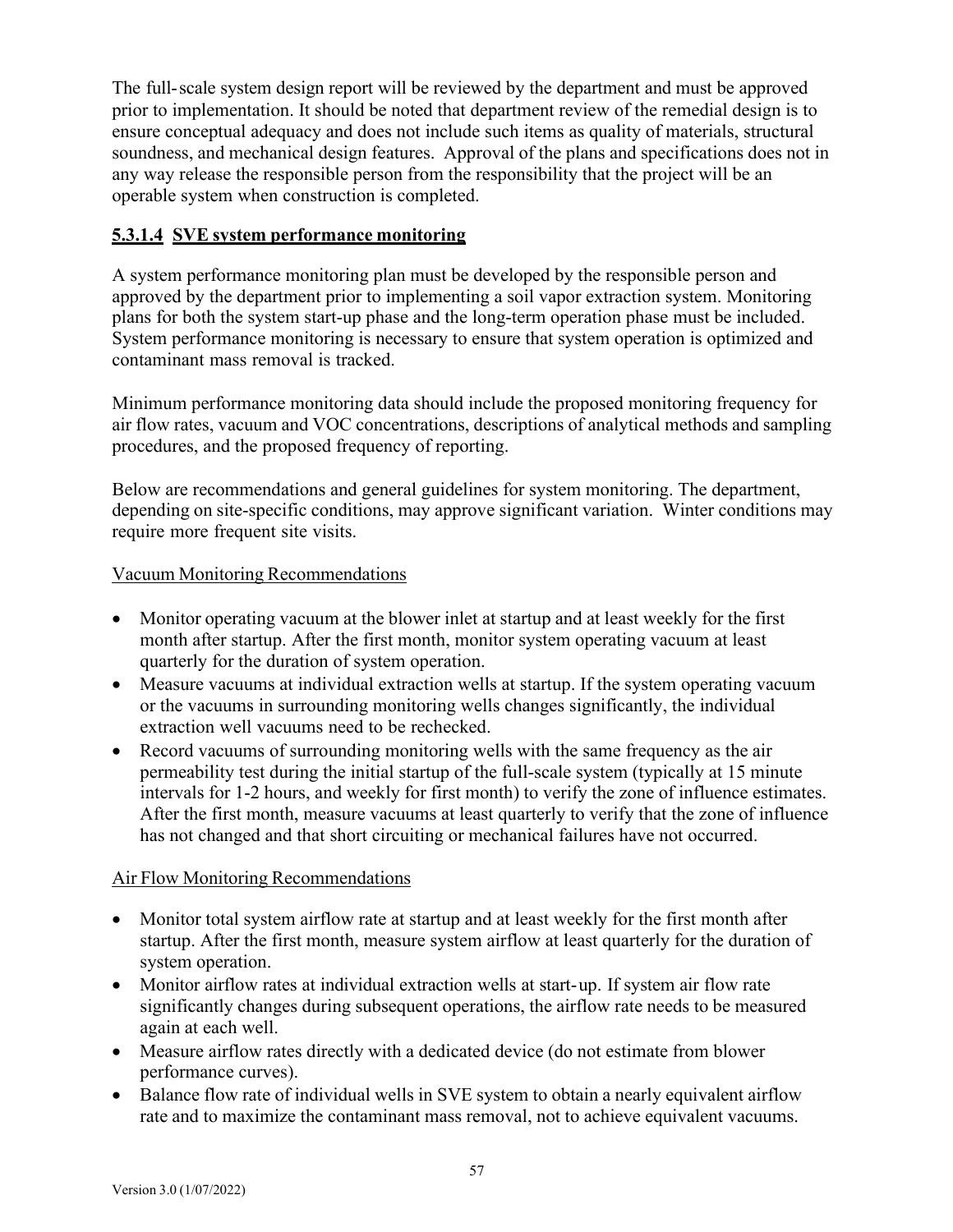#### Effluent Concentration Monitoring Recommendations

- Monitor VOC concentrations in system effluent using a portable meter at startup and at least weekly for the first month after startup. After the first month, VOC field screening of the system effluent should be performed at least quarterly for the duration of system operation, concurrently with airflow.
- Sample off- gas BTEX and TPH composition by an analytical laboratory at start-up and at least weekly for the first month after startup (See SOP 11). After the first month, perform laboratory sampling at least quarterly for the duration of system operation.
- Perform VOC field screening quarterly at individual wellheads following start-up.
- Measure air temperature concurrently with VOC monitoring to enable the accurate calculation of the mass removal rates. Also monitor for percent oxygen, carbon dioxide and lower explosive limit.
- Optimize the flow rate of individual wells to maximize the contaminant mass removal rate.

## Remedial Progress Monitoring

Monitoring the effectiveness of the SVE system in reducing contaminant concentrations in soils is necessary to determine if remedial progress is proceeding at a reasonable rate.

The mass removed during long-term monitoring intervals can be calculated using vapor concentration and flow rate measurements taken at the manifold. The instantaneous and cumulative mass removal must be plotted versus time. The contaminant mass removed during an operating period can be calculated using the equation provided below. This relationship can be used for each extraction well (and then totaled) or for the system as a whole, depending on the monitoring data that is available.

$$
M = C \bullet Q \bullet t
$$

Where:  $M =$  cumulative mass removal (kg) C = vapor concentration (kg/m<sup>3</sup>) [from laboratory analysis]  $Q =$  extraction flow rate  $(m^3/hr)$  $t =$  operational period (hr)

Mass removed  $(kg) = kg/m^3 \cdot m^3/hr \cdot hr$ 

**Note:** Specify whether the total mass removed is calculated as wet or dry.

Remedial progress of SVE systems typically exhibits asymptotic behavior with respect to both vapor concentration reduction and cumulative mass removal. When asymptotic levels begins to occur, the operator should closely evaluate alternatives that increase mass removal rate concentrations, such as terminating vapor extraction from extraction wells with low vapor concentrations or pulsing. Pulsing involves the periodic shutdown and startup operation of extraction wells to allow the subsurface environment to come to equilibrium (shutdown) and then begin extracting vapors again (startup). Other more aggressive steps to increase removal rates can include installation of additional injection wells or extraction wells.

If asymptotic levels persist longer than six months and the concentration rebound is sufficiently small following periods of temporary system shutdown, termination of operation may be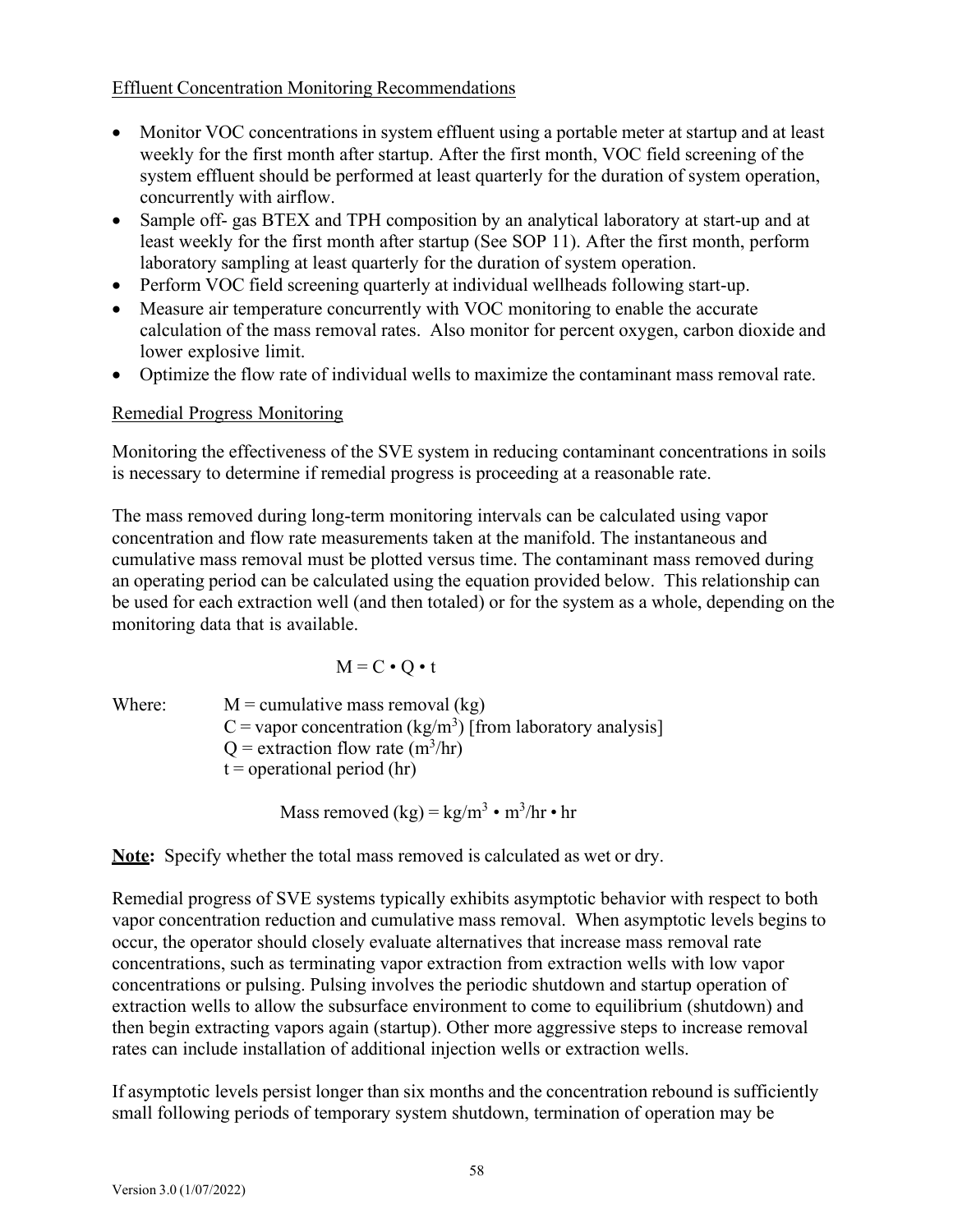appropriate. If not, operation of the system as a bioventing system with reduced vacuum and airflow may be an effective remedial alternative.

## **5.3.2 Bioventing**

Bioventing is an in-situ remediation technology that uses indigenous (naturally occurring) microorganisms to biodegrade organic constituents adsorbed to soils in the unsaturated or vadose zone. As with SVE systems, bioventing involves inducing airflow in the subsurface. However, while SVE removes contaminants primarily through volatilization, bioventing promotes biodegradation and minimizes volatilization. This is accomplished by stimulating indigenous bacteria with additional oxygen delivered by the induced subsurface air flow, which is generally supplied at a lower rate than with SVE systems. In practice, some degree of volatilization and biodegradation occurs when either SVE or bioventing is used.

Bioventing can be accomplished using extraction wells, injection wells, or a combination of both. Since bioventing can potentially transform contaminants into less hazardous substances  $(i.e., CO<sub>2</sub>)$ , off-gas treatment may not be required (especially true of air injection systems). As with SVE systems, the water table may be lowered during bioventing in order to enlarge the vadose zone to be treated and the extracted groundwater may require treatment prior to disposal.

Bioventing is potentially applicable to any contaminant that is more readily degradable aerobically than anaerobically. In particular, bioventing has proven to be effective for petroleum hydrocarbon releases including gasoline, diesel, jet fuel, kerosene, motor oil, heavy fuels oils, lubricating oils and crude oils. The key to successful bioventing is biodegradability versus volatility. If the rate of volatilization significantly exceeds the rate of biodegradation, removal essentially is through volatilization and SVE should be optimized as such. With this in mind, systems can be designed to be operated as SVE until the volatile fraction of the contaminant is removed, at which point the system would be operated as a bioventing system in order to remove the remaining biodegradable contaminants.

# **5.3.2.1 Initial evaluation of bioventing feasibility**

The key parameters that should be used to decide whether bioventing is a feasible remedy for a particular site are permeability of the petroleum-contaminated soils and biodegradability of the petroleum constituents. Permeability of the soil determines the rate at which oxygen can be supplied to the hydrocarbon-degrading microorganisms found in the subsurface. Coarse-grained soils (sands and gravels) have higher permeability than fine-grained soils (clays and silts). Biodegradability determines both the rates at which and the degree to which the petroleum constituents will be metabolized by microorganisms.

Below is a summary of several site and constituent characteristics that must be considered before determining if bioventing is feasible at a particular site.

## Site Characteristics

• *Intrinsic Permeability*: Intrinsic permeability (air permeability) is a measure of the ability of soils to transmit air and is the single most important factor in determining the effectiveness of bioventing because it determines how much oxygen can be delivered to the subsurface bacteria. Intrinsic permeability can be determined in the field by conducting an air permeability test (See SVE pilot study).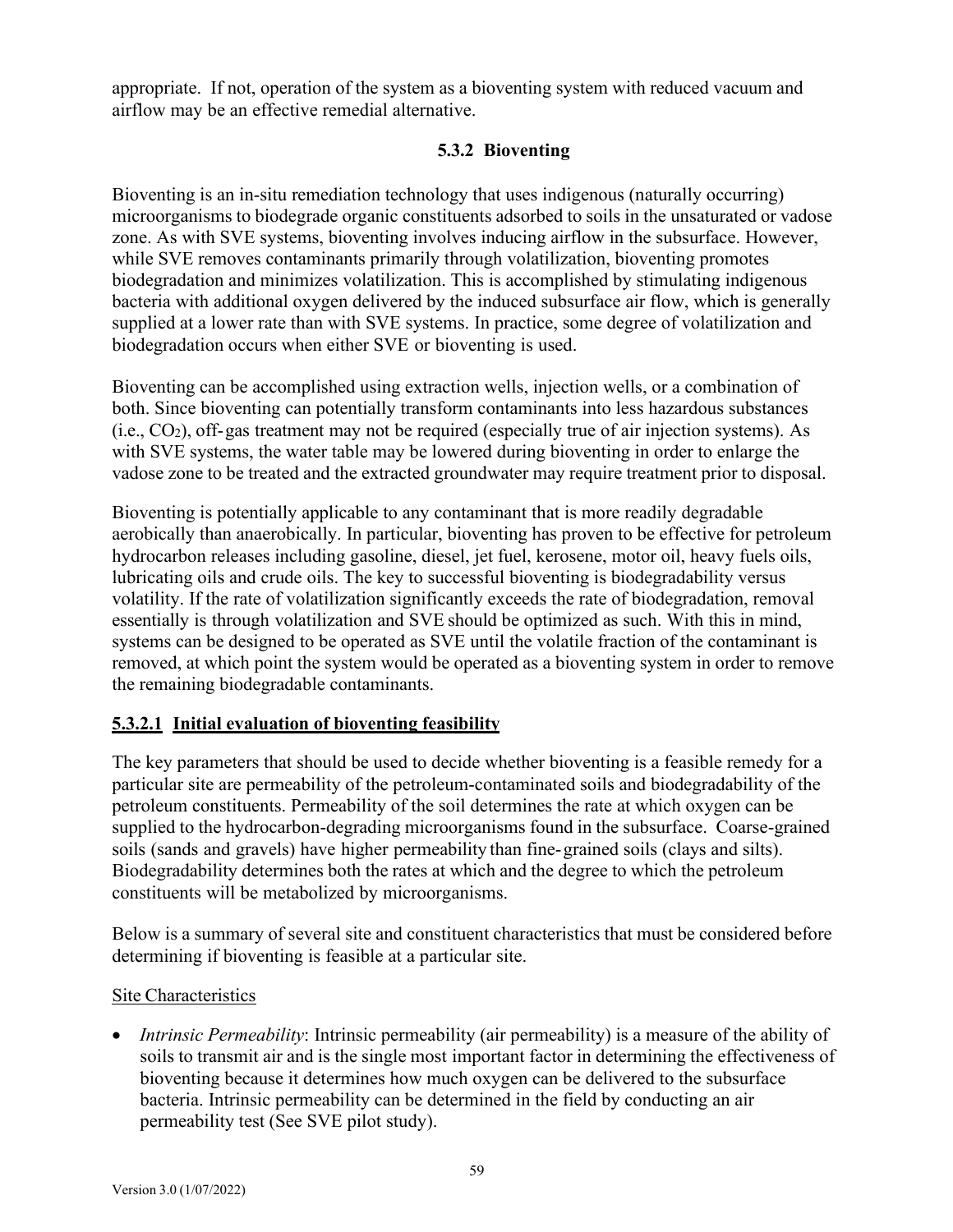- *Soil Structure and Stratification*: Soil structure and stratification are important to bioventing because they affect how and where soil vapors will flow within the soil matrix when extracted or injected. Adequate site characterization in the area of contamination is essential.
- *Microbial Presence*: Evaluate the presence of naturally occurring bacteria that contribute to degradation of petroleum constituents. Although heterotrophic bacteria are normally present in all soil environments, the presence of toxic constituents or concentrations of inorganic or organic compounds or the depletion of oxygen or other essential nutrients may limit or eliminate the bacteria. In this case, further site evaluation may be necessary to determine if changes to the soil environment may be needed.
- *Soil pH*: The optimum pH for bacterial growth is approximately 7 with the acceptable range for bioventing between 6 and 8. If the soil pH is less than 6 or greater than 8, pH adjustments must be included in the design and operational plans.
- *Moisture Content*: Generally, soils saturated with water prohibit air flow and oxygen delivery to bacteria, while dry soils lack the moisture necessary for bacterial growth. The ideal range for soil moisture is between 40 and 85 percent of the water-holding capacity of the soil.
- *Nutrient Concentrations:* Bacteria require inorganic nutrients such as ammonium and phosphate to support cell growth and sustain biodegradation processes. Chemical analysis of soil samples from the site should be completed to determine the concentrations of nitrogen (expressed as ammonia) and phosphate that occur naturally in the soil. The carbon:nitrogen:phosphorus ratio necessary to enhance biodegradation is about 100:10:1.

## Constituent Characteristics

- *Chemical Structure:* Although nearly all constituents in petroleum products typically found at petroleum release sites are biodegradable, the more complex the molecular structure of the constituent, the more difficult and less rapid is biological treatment. Evaluate the chemical structure of the constituents proposed for reduction by bioventing to determine the most difficult to degrade. Use the most difficult to degrade constituents as a basis for determining remedial time estimates, biotreatability studies, field-pilot studies, and operation and monitoring plans.
- *Concentration and Toxicity:* The presence of very high concentrations of petroleum organics or heavy metals in site soils can be toxic or inhibit the growth and reproduction of bacteria responsible for biodegradation. Very low concentrations of organic material will also result in diminished levels of bacterial activity. In general, concentrations of petroleum hydrocarbons in excess of 25,000 ppm in soils are considered inhibitory and /or toxic to aerobic bacteria and should be removed, if practicable.
- *Vapor Pressure*: Vapor pressure is important in evaluating the extent to which constituents will be volatilized rather than biodegraded. The vapor pressure of a constituent is a measure of its tendency to evaporate. Constituents with vapor pressures higher than 0.5 mm Hg, such as MTBE, BTEX and ethylene dibromide, are generally volatilized rather than biodegraded. The vapor pressure of naphthalene is 0.5 mm Hg.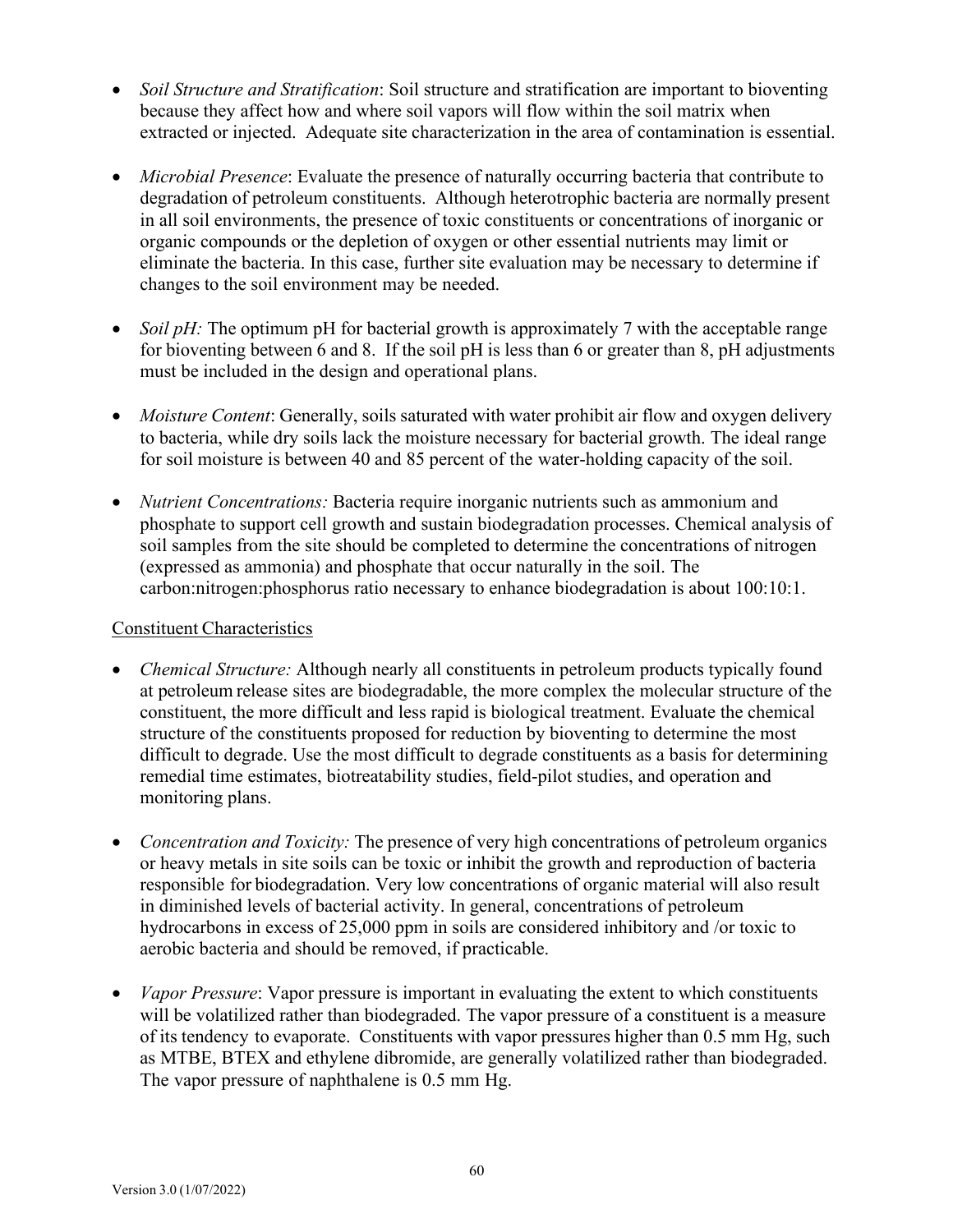## Required Information

- Soil lithology and stratigraphy
- Contaminant
- Concentration in most contaminated area
- Chemical structure
- Vapor pressure
- Water table depth
- Soil pH, nitrogen (expressed as ammonia) and phosphate
- Soil moisture
- Pilot scale study if all above indicates bioventing feasibility

The department may require additional information, such as laboratory soil permeability tests or slug tests, to assist in determining whether bioventing will be a feasible cleanup alternative.

## **5.3.2.2 Bioventing pilot scale studies**

After it is determined that bioventing may be applicable to the specific site conditions, additional field pilot studies may be required to confirm the feasibility of the technology and to prepare final system design. A short-term air permeability test is generally required to determine the spacing, number, and type of wells needed for the full-scale bioventing system (see the discussion in Chapter 5.3.1.2, SVE Pilot Scale Studies, and SOP 13). However, it may not be cost effective to perform this test for sites with areas smaller than 5,000 cubic yards of in-situ contaminated soil.

An in-situ respiration test may also be required for bioventing systems to determine the oxygen transport capacity of the site soils and estimate biodegradation rates under field conditions. The test involves short-term injection of air or an air/inert gas mixture into a well that is screened in the contaminated soil. Carbon dioxide, oxygen, and inert tracer gas (typically helium) concentrations are measured in the injection well periodically for one to five days. The measurements are then compared to baseline concentrations of the gases prior to injection. Baseline measurements are taken at the injection point and at a well located in uncontaminated soils. Increases in carbon dioxide and/or decreases in oxygen concentrations are indications of microbial activity in soils surrounding the injection point. Although the use of an inert tracer gas is not required, it is highly recommended since it provides baseline information on air diffusion rates and confirms that no system leaks are present.

Respiration studies are usually only needed for sites with large areas of contamination (perhaps greater than 100,000 cubic yards of in-situ soils requiring remediation), at sites with relatively low soil permeability (silt, loess, glacial till, clay), or when reductions of more than 80 percent of the constituents that have vapor pressures less than 0.5 mm Hg are required.

Standard pilot testing procedures and reporting requirements for air permeability and in-situ respiration testing are presented in SOP 13 and SOP 14, respectively.

Pilot study data must be submitted to the department for review and approval. The department will respond to the report prior to the initiation of remedial design and installation work for the full-scale project.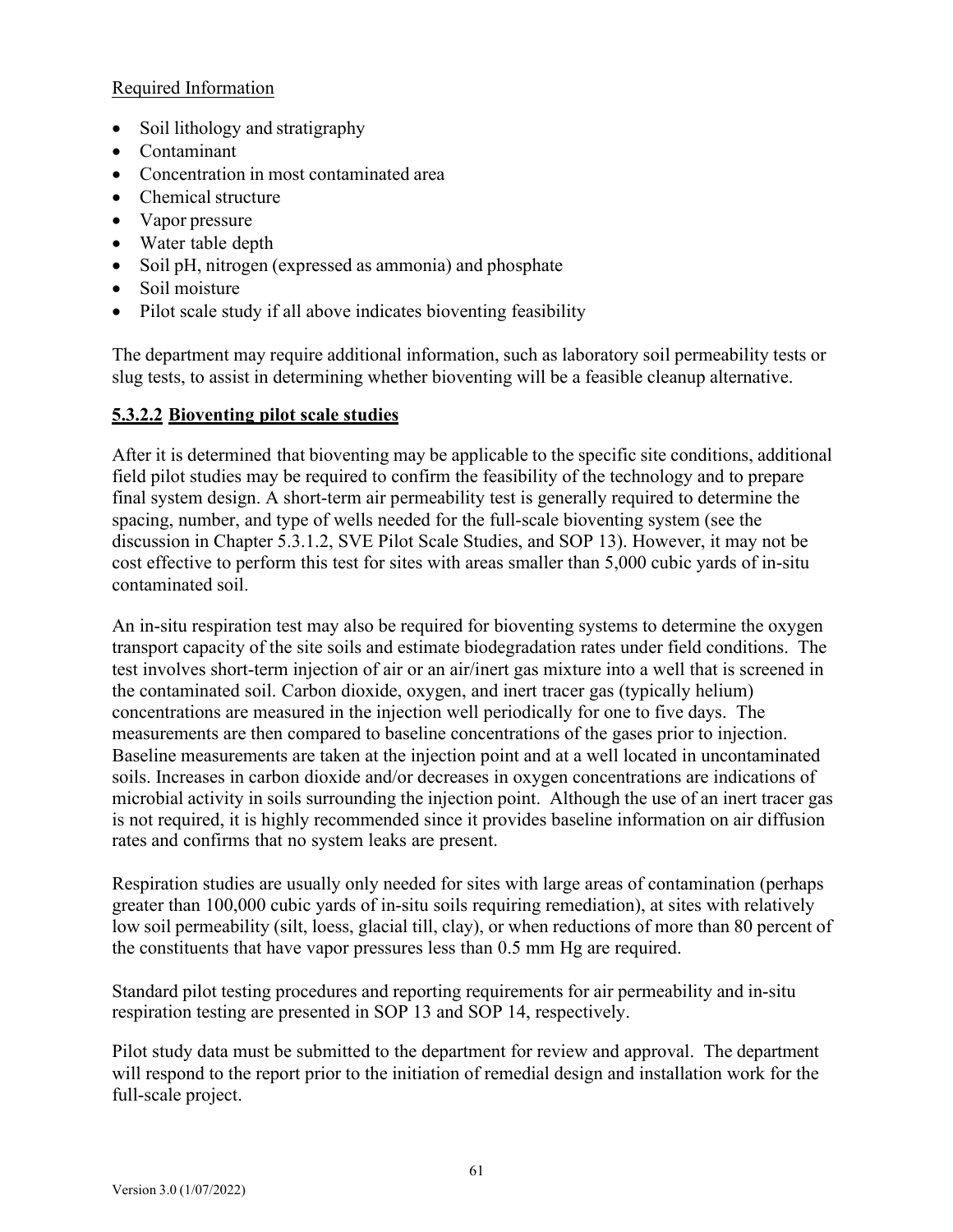## **5.3.2.3 Full-scale bioventing system design**

If a detailed evaluation indicates favorable conditions, a full-scale bioventing system design report must be prepared and submitted to the department for approval prior to system installation. The design report should include discussion of the rationale for the design and, at a minimum, the conceptual engineering design. The data obtained from both the air permeability test and the in-situ respiration test, if required, must be used to design the bioventing system.

The most important design parameter is maintaining an adequate oxygen supply in the contaminated soils in order to sustain aerobic biodegradation. Bioventing air flow rates are typically an order of magnitude lower than SVE systems in order to accomplish maximum oxygen usage by the vadose zone microbial populations.

## Design Report- General Requirements

The design report must provide a discussion justifying the system design with a description of the systems' capabilities for remediating the soil at the site. The general reporting requirements outlined in Chapter 5.3.1.3, full-scale SVE System Design, also apply to design of a full-scale bioventing system.

The full-scale system design report must be submitted for review by the department and must be approved prior to system implementation. It should be noted that department review of the remedial design is to ensure conceptual adequacy and does not include such items as quality of materials, structural soundness, and mechanical design features. Approval of the plans and specifications does not in any way release the responsible person from the responsibility that the project will be an operable system when construction is completed.

## **5.3.2.4 Bioventing system performance monitoring**

A system performance monitoring plan must be developed by the responsible person and approved by the department prior to implementing a bioventing system. Monitoring plans for both the system start-up phase and for long-term operation phase must be included. System performance monitoring is necessary to ensure that system operation is optimized and contaminant mass extraction and degradation are tracked.

Monitoring of remedial progress for bioventing systems is more difficult than for SVE systems in that mass removal rates cannot be directly measured in extracted vapors. VOC concentrations (extracted mass),  $O_2$  and  $CO_2$  (a product of microbial respiration) concentrations should be monitored. Systems employing only injection wells have limited capability for performance monitoring because of the impossibility of collecting off-gas. The monitoring plan may need to include subsurface soil sampling to track constituent reduction and biodegradation conditions. Final clean-up approval will require soil sampling to verify effectiveness of bioventing.

Minimum performance monitoring data should include the proposed monitoring frequency for vacuum, air flow rates, VOC concentrations,  $O_2$  and  $CO_2$ . A description of the analytical methods and sampling procedures, and the proposed frequency of reporting, must also be included in the performance monitoring plan.

Below are recommendations and general guidelines for system monitoring. Significant variation may be warranted depending on site-specific characteristics. Winter conditions may require more frequent site visits.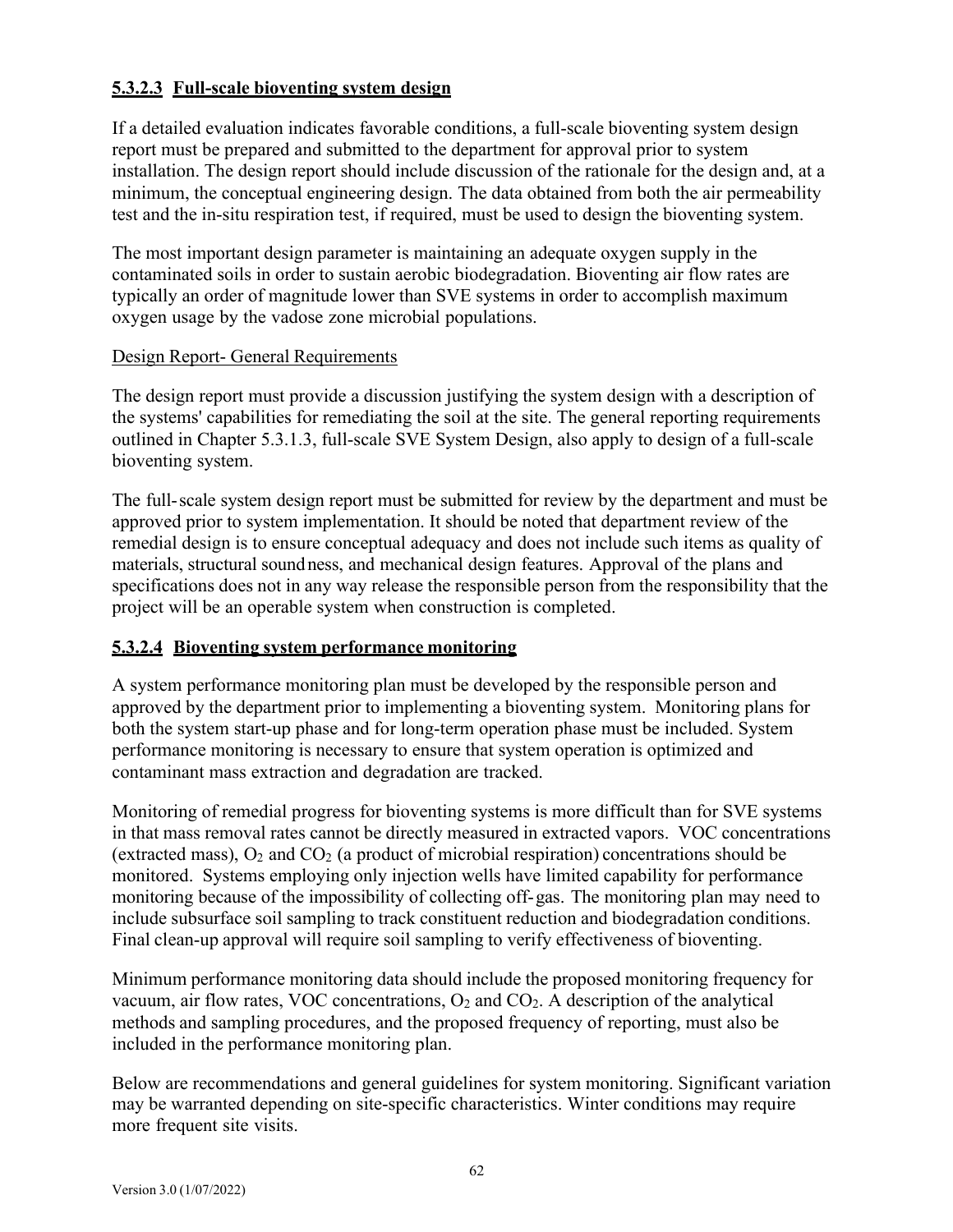## Vacuum Monitoring Recommendations

- Monitor operating vacuum at the blower inlet at startup and at least weekly for the first month after startup. After the first month, monitor system operating vacuum at least quarterly for the duration of system operation.
- Measure vacuums at individual extraction wells at startup. If the system operating vacuum or the vacuums in surrounding monitoring wells changes significantly, the individual extraction well vacuums need to be rechecked.

## Air Flow Monitoring Recommendations

- Monitor total system air flow rate at startup and at least weekly for the first month after startup. After the first month, measure system air flows at least quarterly for the duration of system operation.
- Monitor air flow rates at individual extraction wells at start-up. If system air flow rate significantly changes during subsequent operations, the air flow rate needs to be measured again at each well.
- Adjust air flow to balance flow, optimizing the carbon dioxide production and the oxygen uptake rate while, to the extent possible, minimizing volatilization by concentrating pressure (or vacuum) on the wells that are in areas of higher contaminant concentrations.
- Measure air flow rates directly with a dedicated device (do not estimate from blower performance curves).

## Effluent Concentration Monitoring Recommendations

- Monitor VOC,  $O_2$  and  $CO_2$  concentrations in the system effluent at startup and at least weekly for the first month. After the first month, monitor the system effluent for  $VOC$ ,  $O<sub>2</sub>$ and  $CO<sub>2</sub>$  at least quarterly for the duration of system operation, concurrently with air flow monitoring.
- Sample off-gas BTEX and TPH composition by an analytical laboratory at start-up and at an acceptable frequency following start-up.
- Field screen for VOC,  $O_2$  and  $CO_2$  monthly at individual wellheads following start-up.
- Measure air temperature concurrently with VOC monitoring to enable the accurate calculation of the mass removal rates (water vapors should be subtracted from the total mass removed).

#### Remedial Progress Monitoring

Monitoring the effectiveness of the bioventing system in reducing contaminant concentrations in soils is necessary to determine if remedial progress is proceeding at a reasonable rate. A variety of methods can be used.

Since concentrations of petroleum constituents may be reduced due to both volatilization and biodegradation, both processes must be monitored in order to track the cumulative effect. The constituent mass extraction component can be tracked and calculated using the VOC concentrations measured in the extraction manifold multiplied by the extraction flow rate. The constituent mass that is degraded is more difficult to quantify, but can be monitored qualitatively by observing trends in carbon dioxide and oxygen concentrations in the extracted soil vapors.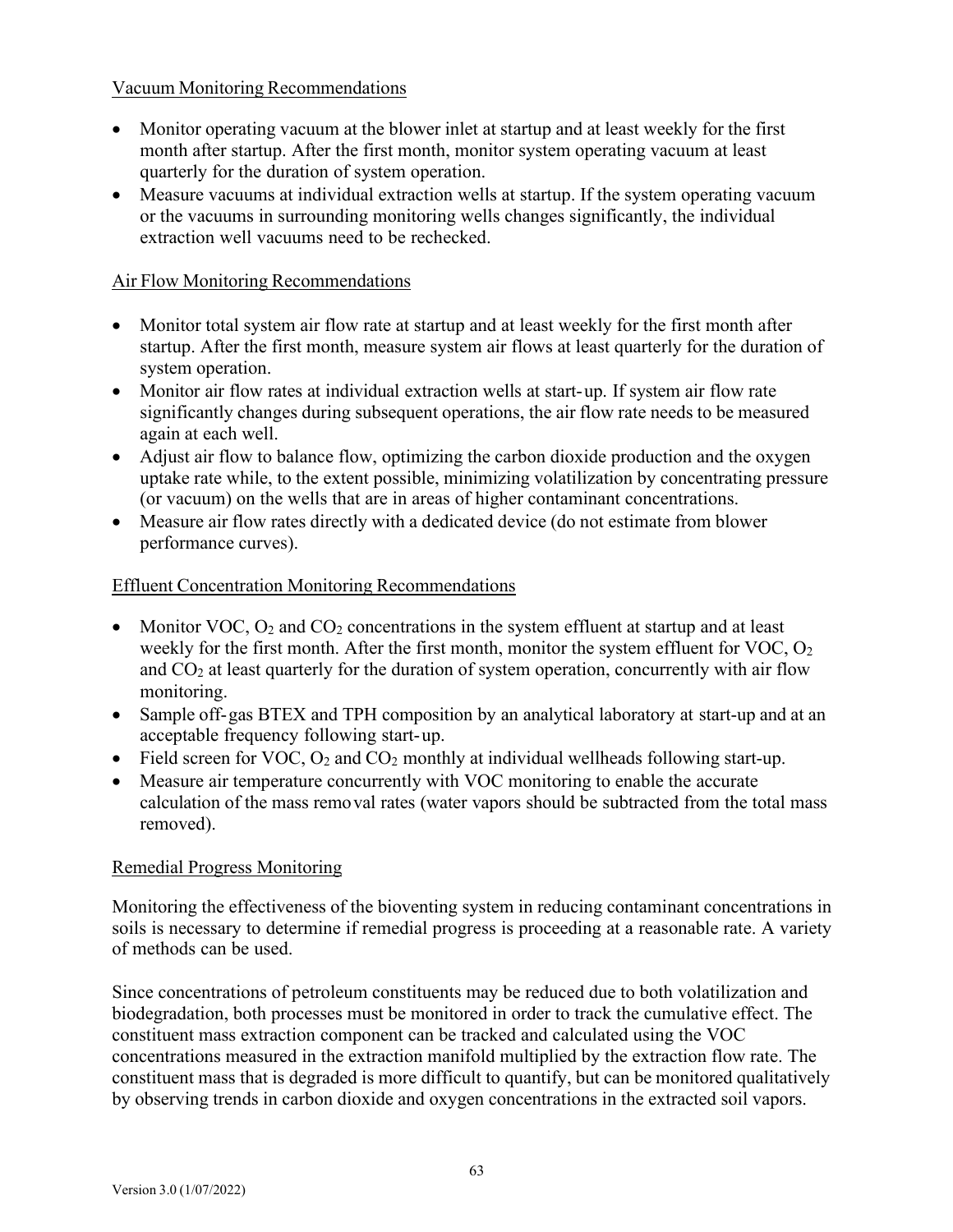After a certain period of operation, bioventing systems typically exhibit asymptotic behavior with respect to VOC, oxygen, and carbon dioxide concentrations in extracted vapors. When asymptotic behavior begins to occur, alternatives that may increase bioventing effectiveness (e.g., increasing extraction flow rate or nutrient addition) should be closely evaluated. Other, more aggressive steps to control asymptotic behavior can include adding injection wells or additional extraction wells.

If asymptotic behavior is persistent for periods longer than 6 months, modification of the system design and operations (e.g., pulsing of injection or extraction air flow) may be appropriate. If asymptotic behavior continues, the department may approve the termination of system operation.

## **5.3.3 Air sparging**

Air sparging (AS) is an innovative technology developed to address contamination present below the water table. Air sparging is the process of injecting air into the subsurface saturated zone, enabling a phase transfer of hydrocarbons from a dissolved state to a vapor phase. Contaminants are removed both by venting air through the unsaturated zone and through aerobic biodegradation. Typically, AS is used in conjunction with SVE, allowing for treatment of vadose zone soils, saturated zone soils and groundwater in the saturated zone. Implementing an AS system without SVE can potentially create a net positive pressure in the subsurface, inducing contaminant migration into previously uncontaminated areas.

Air sparging is generally more applicable to the lighter gasoline constituents (BTEX) because they readily transfer from the dissolved to the gaseous phase. Air sparging is less applicable to diesel fuel, kerosene and heating fuel. Appropriate use of air sparging may require that it be combined with other remedial methods such as SVE or pump-and-treat.

Biosparging is a similar process to air sparging. However, while air sparging removes constituents primarily through volatilization, biosparging promotes biodegradation rather than volatilization, generally by using lower flow rates than air sparging.

## **5.3.3.1 Initial evaluation of air sparging feasibility**

If the following conditions are detected during the site investigation phase, in-situ air sparging will not be approved as a remedial technology:

- Free product. If a measurable quantity of free product is present (i.e. greater than a floating sheen or film), an AS system cannot be implemented without first recovering the free product. Air sparging can create groundwater mounding which could potentially cause free product to migrate.
- Confined spaces. If nearby basements, sewers, or other subsur face confined spaces are present at the site, potentially dangerous constituent concentrations could accumulate in basements unless a vapor extraction system is used to control vapor migration.
- Confined aquifer. AS cannot be used to treat groundwater in a confined aquifer because the injected air would be trapped by the confining layer and could not escape to the unsaturated zone. The trapped air could cause an increase in the downgradient movement of dissolved phase contamination.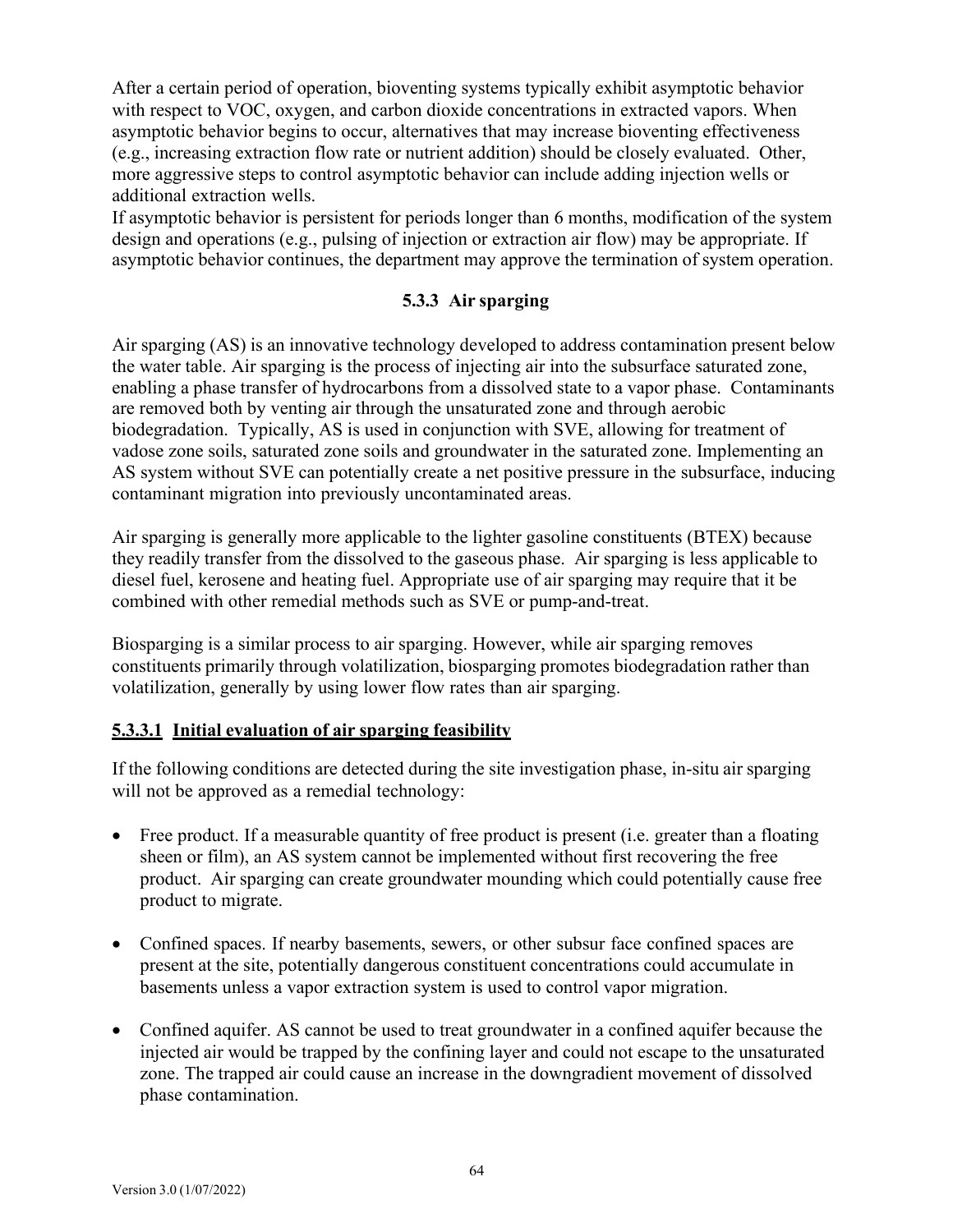The effectiveness of air sparging depends primarily on two factors, vapor/dissolved phase partitioning and soil permeability. In general, air sparging is more effective for constituents with greater volatility and higher solubility and for soils with higher permeability. Be low is a summary of several factors related to constituent characteristics and soil permeability that must be considered before determining if air sparging is feasible at a particular site.

#### Factors That Contribute To Constituent Vapor/Dissolved Phase Partitioning

- *Henry's Law Constant*: The most important characteristic to evaluate vapor/dissolved phase partitioning is the Henry's law constant, which quantifies the relative tendency of a dissolved constituent to transfer to a vapor phase. As with SVE, constituents with Henry's law constants greater than 100 atmospheres, such as BTEX and tetraethyl lead, are generally considered amenable to removal by air sparging. The Henry's law constant for naphthalene is 72 mm Hg.
- *Product Composition and Boiling Point* : In general, constituents in petroleum products with boiling points less than 250° to 300°C are sufficiently volatile for removal from the saturated zone by air sparging. Therefore, air sparging can remove nearly all gasoline constituents and a portion of kerosene and diesel fuel constituents. Although heating and lubricating oils cannot be removed by air sparging, air sparging can promote biodegradation of semi- volatile and nonvolatile constituents.
- *Vapor Pressure*: The vapor pressure of a constituent is a measure of its tendency to evaporate. Constituents with vapor pressures higher than 0.5 mm Hg, such as MTBE, BTEX and ethylene dibromide, are generally considered amenable to air sparging.

## Factors That Contribute To Permeability of Soil

- *Intrinsic Permeability*: Intrinsic permeability (air permeability) is a measure of the ability of soils to transmit fluids and is the single most important factor in determining the effectiveness of air sparging. Intrinsic permeability of saturated-zone soils is usually determined in the field by aquifer pump tests that measure hydraulic conductivity. Intrinsic permeability of the unsaturated zone (when SVE is used) must be determined in the field by conducting an air permeability test (SVE pilot study).
- *Soil Structure and Stratification*: The presence of fine grained materials or other geologic heterogeneities which may limit the migration of air to the water table surface, will adversely effect the efficiency of an air sparging system and may even promote dissolved and vapor phase contaminant migration. Semi-confined aquifer conditions or overlying low permeability zones will require the need for an adequate number of soil vapor extraction wells to relieve the positive pressures caused by the AS system. If heterogeneous conditions prevail, significant data must be collected during the site investigation phase in order to substantiate the appropriateness of air sparging as the remedial alternative and to have an effective remedial design.
- *Dissolved Iron Concentrations:* Dissolved iron concentrations must be measured when determining groundwater characteristics during the site investigation. Injected air can precipitate dissolved iron during the sparging operation, reducing the porosity and permeability of the saturated zone soils and clogging air sparging wells. Dissolved iron is a concern for air sparging effectiveness when dissolved iron concentrations are greater than 10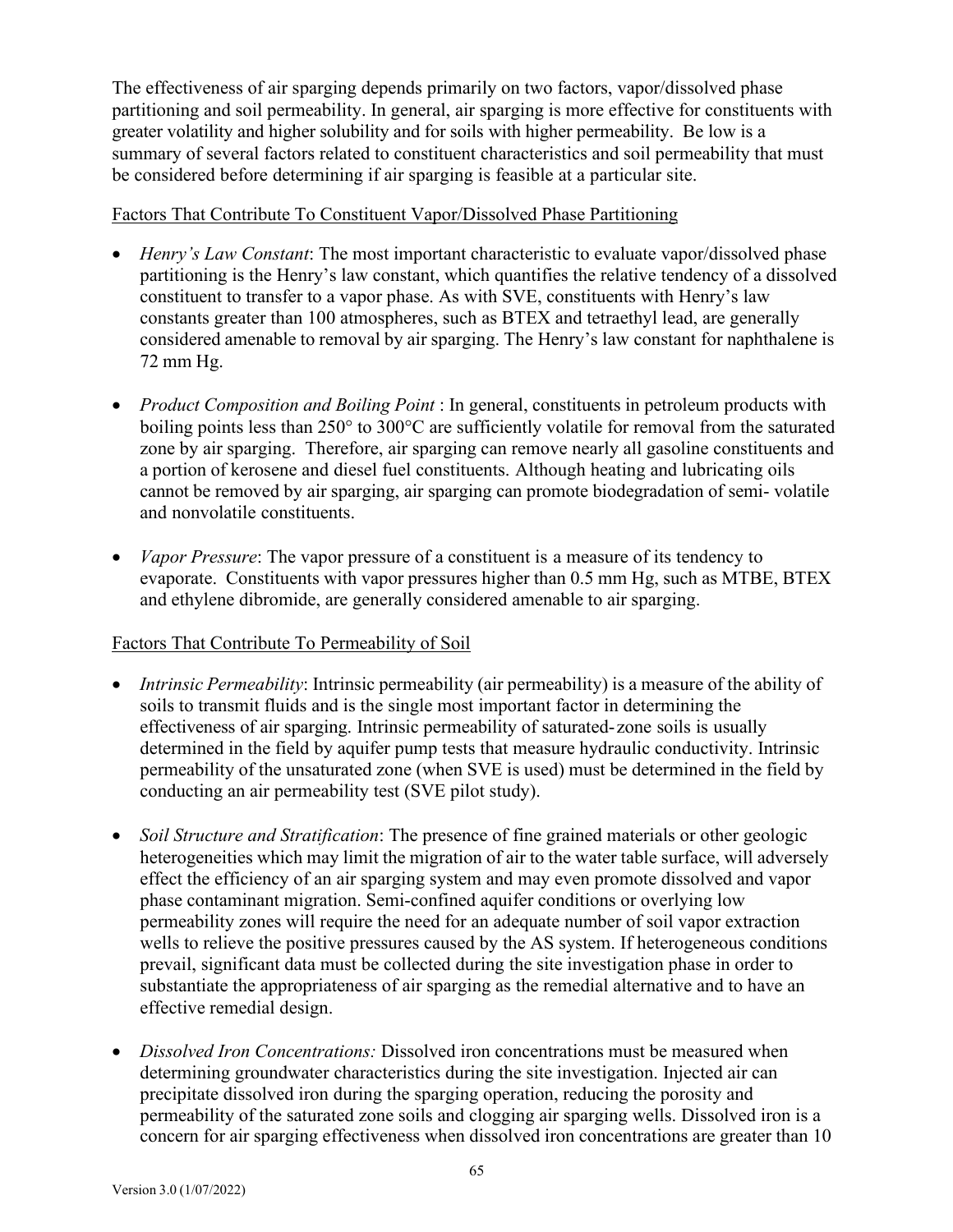ppm (wells may need periodic replacement). If dissolved iron concentrations are greater than 20 ppm, air sparging is not recommended.

## Required Information

- Soil lithology and stratigraphy
- Contaminant
- Concentration in most contaminated area
- Composition and boiling point
- Vapor pressure
- Henry Law constant
- Water table depth
- Dissolved iron concentration
- Pilot scale studies if all above indicates air sparging feasibility

The department may require additional information, such as laboratory soil permeability tests or slug tests, to assist in determining whether air sparging will be a feasible cleanup alternative.

# **5.3.3.2 Air sparging pilot scale studies**

In order to implement an efficient AS system, it is necessary to understand the pattern of air flow that will occur in the subsurface. This is generally accomplished by conducting short-term pilot studies, consisting of three sequential tests over a period of at least 24 hours or until stabilized readings or measurements of required parameters are achieved. For sites with significant subsurface heterogeneities, prolonged testing may be warranted. Typically, SVE systems must be installed in conjunction with air sparging systems to enhance VOC removal, treat unsaturated zone soils, and/or prevent off-site migration. These tests are required of all proposed soil vapor extraction/air sparging systems and should be executed in the following order:

- Air permeability test for SVE portion of system (if SVE is to be included in the design). See Chapter 5.3.1.2, SVE Pilot Scale Studies, and SOP 12, for test recommendations and requirements.
- Air sparging test with SVE turned off. This portion should be conducted for a period of at least 4 hours or until stabilized readings or measurements of required parameters are achieved.
- Combined sparge/vent test with SVE and AS operating concurrently. Final portion with both SVE and AS activated for no less than 12 hours or until stabilized readings or measurements of required parameters are achieved.

Effective implementation of these tests should determine the SVE zone of influence, estimate the areal influence of the air sparging system to determine number and placement of sparging wells, define the vacuum and pressure requirements for effective treatment and capture of volatilized contamination, and determine if hydraulic controls will be necessary to contain possible plume migration.

The air sparge well used for pilot testing is generally located in an area of moderate constituent concentrations. Testing the system in areas of extremely low constituent concentrations may not provide sufficient data, while testing in areas of extremely high contamination can induce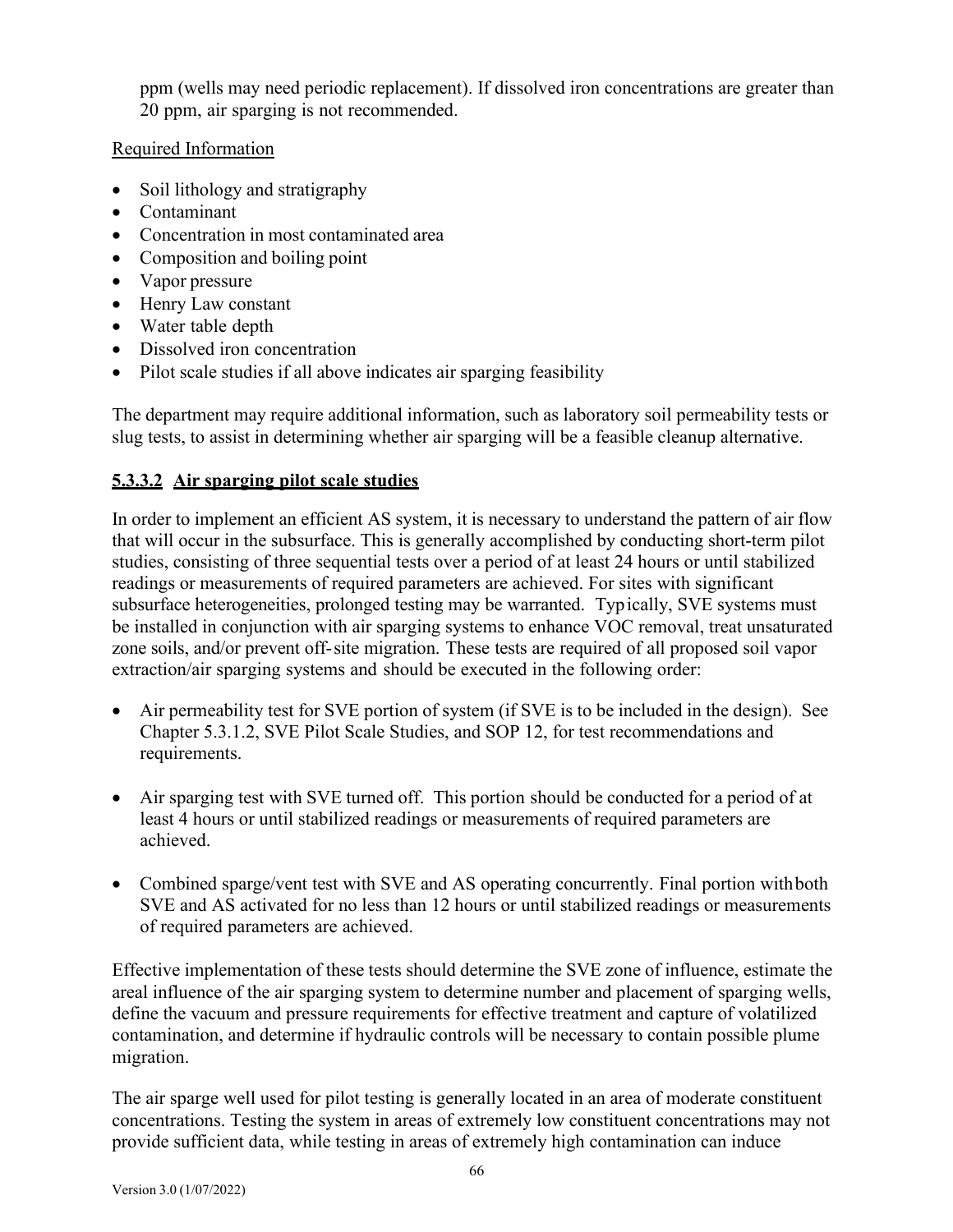migration of constituents. Department guidelines regarding standard practices for the design and implementation of AS pilot testing and combined AS/SVE testing are presented in SOP 12. Deviations may be necessary due to varying site conditions.

## **5.3.3.3 Full-scale air sparging system design**

If the pilot study indicates favorable conditions, a full-scale system design report must be prepared and submitted to the department for approval prior to system installation. The design report should include discussion of the rationale for the design and, at a minimum, the conceptual engineering design. The data obtained from pilot tests must be used to design the air sparging system.

The field data obtained from the pilot scale tests should be carefully evaluated to determine the intrinsic permeability of the site (both air and hydraulic permeability), including the relationship between horizontal and vertical permeability in the vadose and saturated zone. The pilot test field data must also be used to determine the number and location of extraction (vent) wells and injection points needed to achieve the required air flow distribution in the subsurface, ensuring that vapors in the vadose zone are captured by the SVE system. All of the information presented previously and in SOP 13 regarding the implementation of pilot tests is also relevant to the fullscale system.

## Design Report – General Requirements

The design report must provide a discussion justifying the system design with a description of the systems' capabilities for remediating the soil and ground water at the site. If any stratification is present at the site, the discussion must address how heterogeneities affect subsurface air flow patterns. The general reporting requirements outlined in Chapter 5.3.1.3, Full-Scale SVE System Design, also apply to design of a full-scale air sparging system.

The full-scale system design report must be submitted for review by the department and must be approved prior to system implementation. It should be noted that department review of the remedial design is to ensure conceptual adequacy and does not include such items as quality of materials, structural soundness, and mechanical design features. Approval of the plans and specifications does not in any way release the responsible person from the responsibility that the project will be an operable system when construction is completed.

# **5.3.3.4 Air sparging system performance monitoring**

A system performance monitoring plan must be developed by the responsible person and approved by the department prior to implementing an air sparging system. Monitoring plans for both the system start-up phase and for long-term operation phase must be included. System performance monitoring is necessary to ensure that system operation is optimized and contaminant mass removal is tracked.

Minimum performance monitoring data should include the proposed monitoring frequency for air flow rates, vacuum and VOC concentrations for the SVE (if installed) portion of the system. For the AS portion, include the proposed monitoring frequency for air flow rates, pressure, VOC concentrations,  $O_2$  and  $CO_2$ . Include a description of analytical methods and sampling procedures, and the proposed frequency of reporting.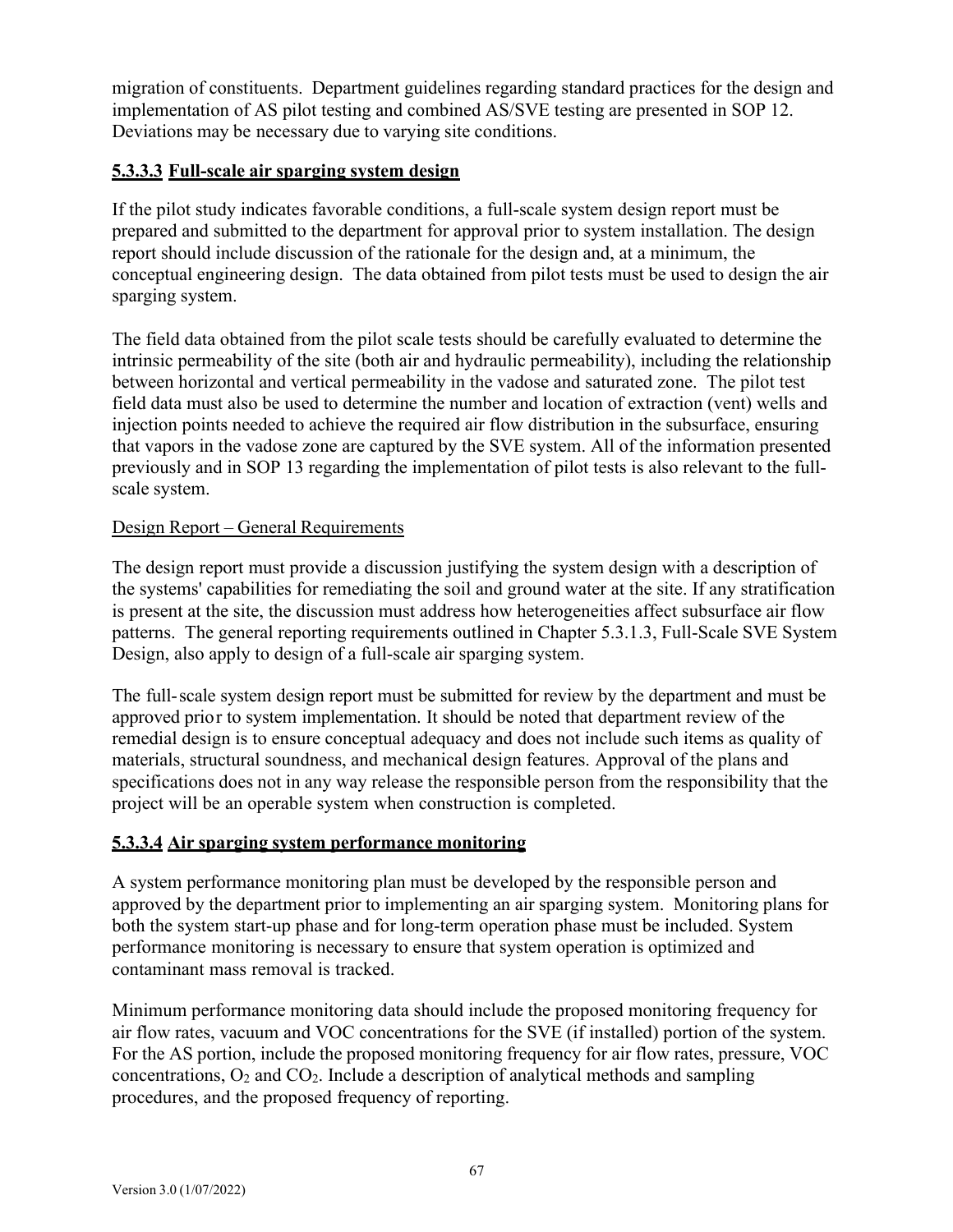Below are recommendations and general guidelines for system monitoring. Variation may be warranted depending on site-specific characteristics. Winter conditions may require more frequent site visits.

## Vacuum, Pressure and Air FlowMonitoring Recommendations

- Monitor vacuum, pressure and air flow at startup, at least weekly for the first month after startup, and at least quarterly thereafter for the duration of system operation. Measurements should be taken at each injection wellhead, extraction wellhead, manifold branchand after the blower.
- Measurements should be taken at surrounding monitoring wells with the same frequency as the pilot test during initial startup to verify zone of influence estimates. Groundwater levels should be measured daily at startup and as needed thereafter to monitor for groundwater mounding.
- Air flow rates need to be measured directly with a dedicated device, not estimated from blower performance curves.

## Effluent Concentration Monitoring Recommendations

- Monitor VOC concentrations in system effluent using a portable meter at startup and at least weekly for the first month after startup. After the first month, VOC field screening of the system effluent should be performed at least quarterly for the duration of system operation, concurrently with air flow.
- Sample off- gas BTEX and TPH composition by an analytical laboratory at start-up and at least weekly for the first month after startup (See SOP 11). After the first month, perform laboratory sampling at least quarterly for the duration of system operation.
- Perform VOC field screening quarterly at individual wellheads following start-up.
- Optimize the flow rate of individual wells to maximize the contaminant mass removal rate.
- When monitoring the biodegradation performance (biosparging), monitor for  $CO<sub>2</sub>$  and  $O<sub>2</sub>$  in the vadose zone and below the water table at startup and at least quarterly for the duration of system operation.

#### Remedial Progress Monitoring

Monitoring the effectiveness of the air sparging system in reducing contaminant concentrations in the saturated zone is necessary to determine if remedial progress is proceeding at a reasonable rate. The rate of remedial progress can be measured by monitoring contaminant levels in the ground water and vapors in the monitoring wells and blower exhaust.

Asymptotic behavior can be measured by plotting both the VOC concentrations in extracted soil vapor (ppm) and the cumulative VOC mass removed (lbs) against time. Systems that use SVE can monitor progress through mass removal calculations (see Chapter 5.3.1.4, SVE System Performance Monitoring). Once asymptotic behavior persists for longer than six months, and concentration rebound is sufficiently small following periods of temporary system shutdown, termination of the system operation may be appropriate.

## **5.3.4 Air Quality Permits**

In certain cases, an in-situ treatment system may be required to obtain a Part 70 air quality operating permit before construction or operation of the in-situ treatment system begins. To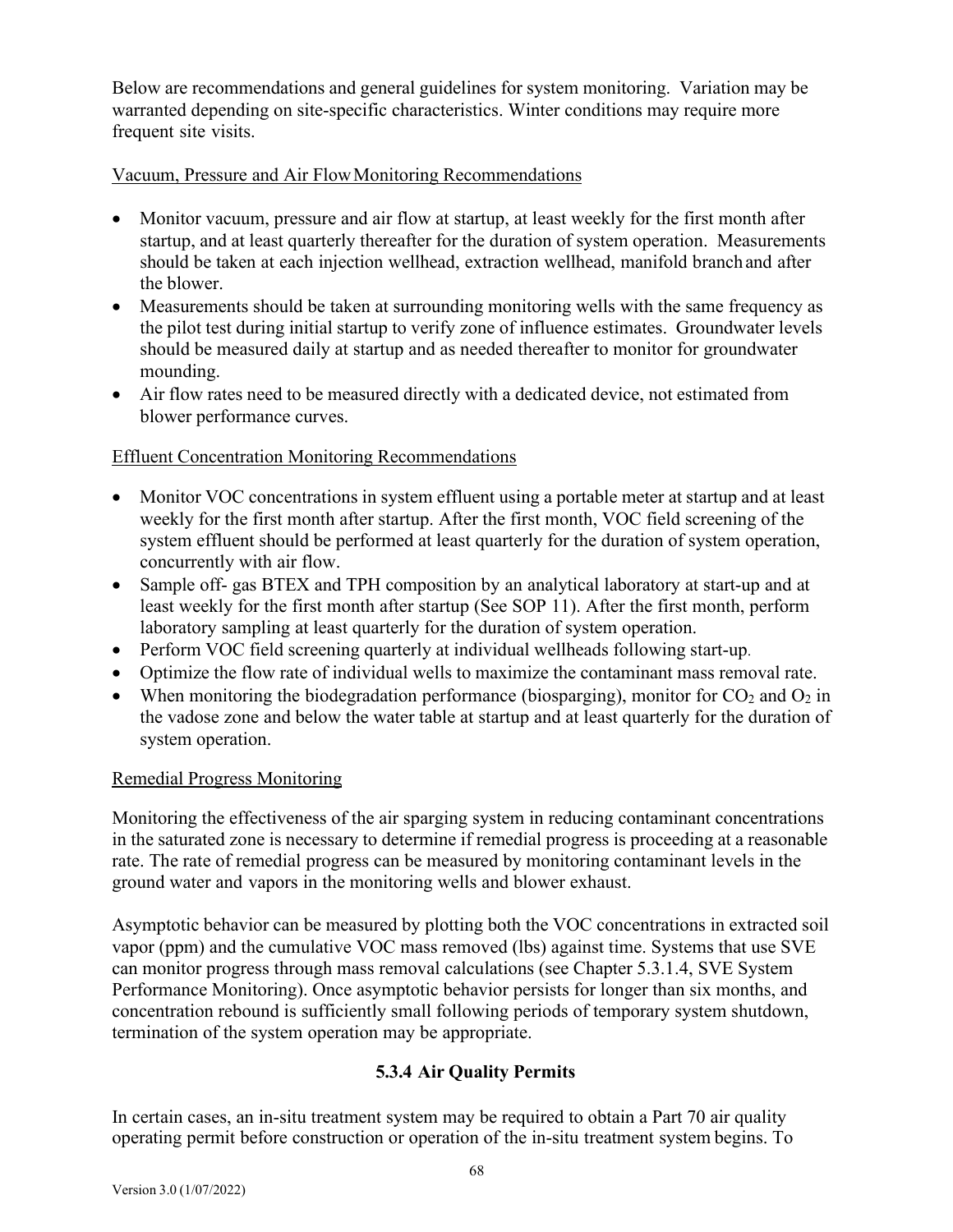determine if the in-situ treatment system requires a Part 70 air quality operating permit, the responsible person must first determine the potential amount of volatile organic compounds and hazardous air pollutants that will be emitted to the ambient air.

The major source threshold for requiring a Part 70 air quality operating permit is listed below (see Administrative Rules of South Dakota 74:36:05:03):

- Potential volatile organic compound air emissions equal to or greater than 100 tons per year; or
- Potential hazardous air pollutants equal to or greater than 10 tons per year for a single hazardous air pollutant or 25 tons per year for two or more hazardous air pollutants (i.e., benzene, ethyl-benzene, toluene, and xylenes).

The major source threshold includes the air emissions from the in-situ treatment system and air emissions from other operations at the site; for example, air emissions from above ground petroleum storage tanks.

If the potential emissions from all operations equal or exc eed the major source threshold, the responsible person must submit an application and receive a Part 70 air quality operating permit before construction or operation of the in-situ treatment system. If the in-situ treatment system is located at a facility that already has a Part 70 air quality operating permit, the responsible person must apply for a modification to the existing permit before construction or operation of the insitu treatment system begins. A permit is not required if the potential emissions from all the operations are less than the major source threshold levels. In addition, according to CERCLA § 121(e), no federal, state, or local permit shall be required for the portion of any removal or remedial action conducted entirely onsite, where such remedial action is selected and carried out in compliance with CERCLA requirements.

For more information about a Part 70 air quality operating permit or to receive a list of all the hazardous air pollutants, please contact the Air Quality Program at 605-773-3151.

## **5.4 Monitored Natural Attenuation at Petroleum Release Sites**

This section defines monitored natural attenuation (MNA), discusses natural attenuation mechanisms, and specifies initial screening criteria that will help determine when it may be appropriate to apply the technology. This section also defines the monitoring strategy the department requires. Typically three kinds of monitoring are required where natural attenuation is to be implemented as a remedial option. First, site characterization, second, validation monitoring and thirdly, long-term monitoring

This monitoring strategy is designed to ensure natural attenuation processes are taking place, to determine how long will it take for contaminant concentrations to attenuate to the established standards, and to predict how far the contaminants will migrate from the source (EPA/600/R-96/087 "Natural Attenuation Decision Support System" and also EPA's directive number 9200.4-17p "Use of Monitored Natural Attenuation at Superfund, RCRA Corrective Action, and Underground Storage Tank Sites", dated, April 21, 1999). This monitoring strategy will confirm whether petroleum constituents are being degraded or dissipated at acceptable rates and whether receptors are likely to be impacted. The department must approve ground water modeling methods used to predict the rate of contaminant migration and degradation.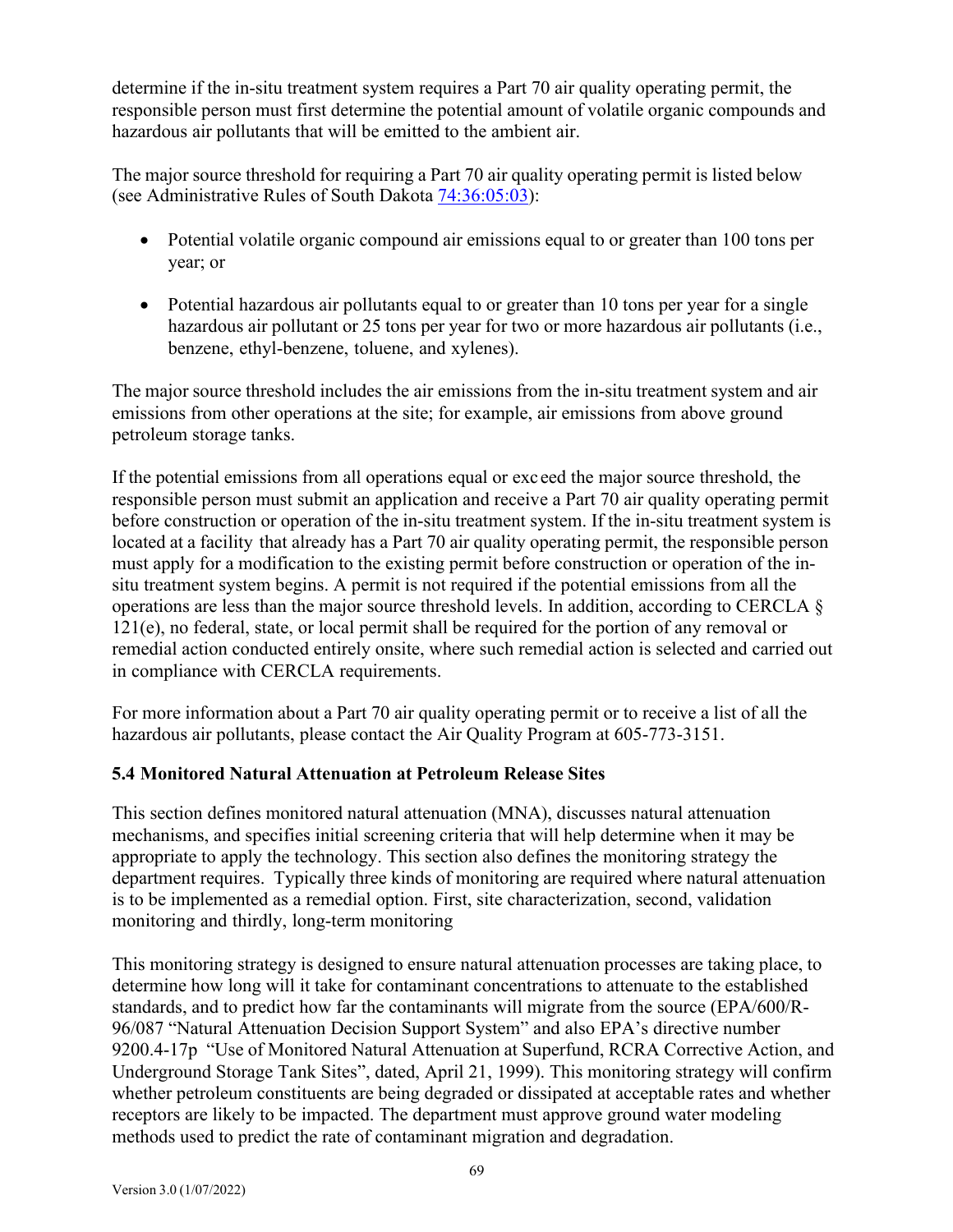The term "monitored natural attenuation" refers to the reliance on natural processes to achieve site-specific remedial objectives within a reasonable time frame compared to that offered by other more active methods. The "natural attenuation processes" that are at work in such a remediation approach include a variety of physical, chemical, or biological processes that act without human intervention to reduce the mass, toxicity, mobility, volume, or concentration of contaminants in soil or ground water. These in-situ processes include biodegradation, dispersion, dilution, sorption, volatilization, and chemical or biological stabilization, transformation, or destruction of contaminants.

## **5.4.1 Natural attenuation mechanism**

In order to assess site conditions to determine whether natural attenuation is an acceptable alternative to active treatment, it is important to understand the mechanisms that degrade petroleum products in soil and ground water. Mechanisms may be classified as either destructive (i.e., result in a net decrease in contaminant mass) or non-destructive (i.e., result in decrease in equilibrium concentrations but no net decrease in mass).

The following destructive mechanisms are primarily *biological***:**

- *Aerobic* (requires oxygen): Microbes utilize oxygen as an electron acceptor to convert contaminant to carbon dioxide  $(CO<sub>2</sub>)$ , water, and biomass. This mechanism is most significant if sufficient oxygen is present (soil air oxygen  $(O_2) \ge 2$  percent and ground water dissolved oxygen  $(DO) \ge 1$  to 2 ppm); and,
- *Anaerobic* (must occur in the absence of oxygen): Microbes utilize alternative electron receptors. For example,  $\overline{NO_3}^{\sim}$ ,  $SO_2^{\sim}$ ,  $Fe^{3+}$ , and  $CH$  are utilized by microbes to degrade contaminants.

The following non-destructive mechanisms are primarily *abiotic*, or physical phenomena:

- *Volatilization*: In this process contaminants are removed from ground water by volatilization to the vapor phase in the unsaturated zone. This mechanism is more significant in shallow or highly fluctuating water tables;
- *Dispersion*: Mechanical mixing and molecular diffusion processes reduce concentrations. This mechanism may decrease concentrations but does not result in a net loss of mass; and,
- *Sorption*: This mechanism is controlled by the organic carbon content of the soil, soil mineralogy and grain size. Sorption retards plume migration, but does not permanently remove BTEX from soil or ground water.

## **5.4.2 Initialscreening**

Natural attenuation processes are typically occurring at all sites, but to varying degrees of effectiveness depending on the types and concentrations of contaminants present and the physical, chemical, and biological characteristics of the soil and ground water. The department is confident that MNA may be, at some sites, a reasonable and protective component of a broader remediation strategy. Consider the following when conducting the initial screening to evaluate the potential effectiveness of MNA: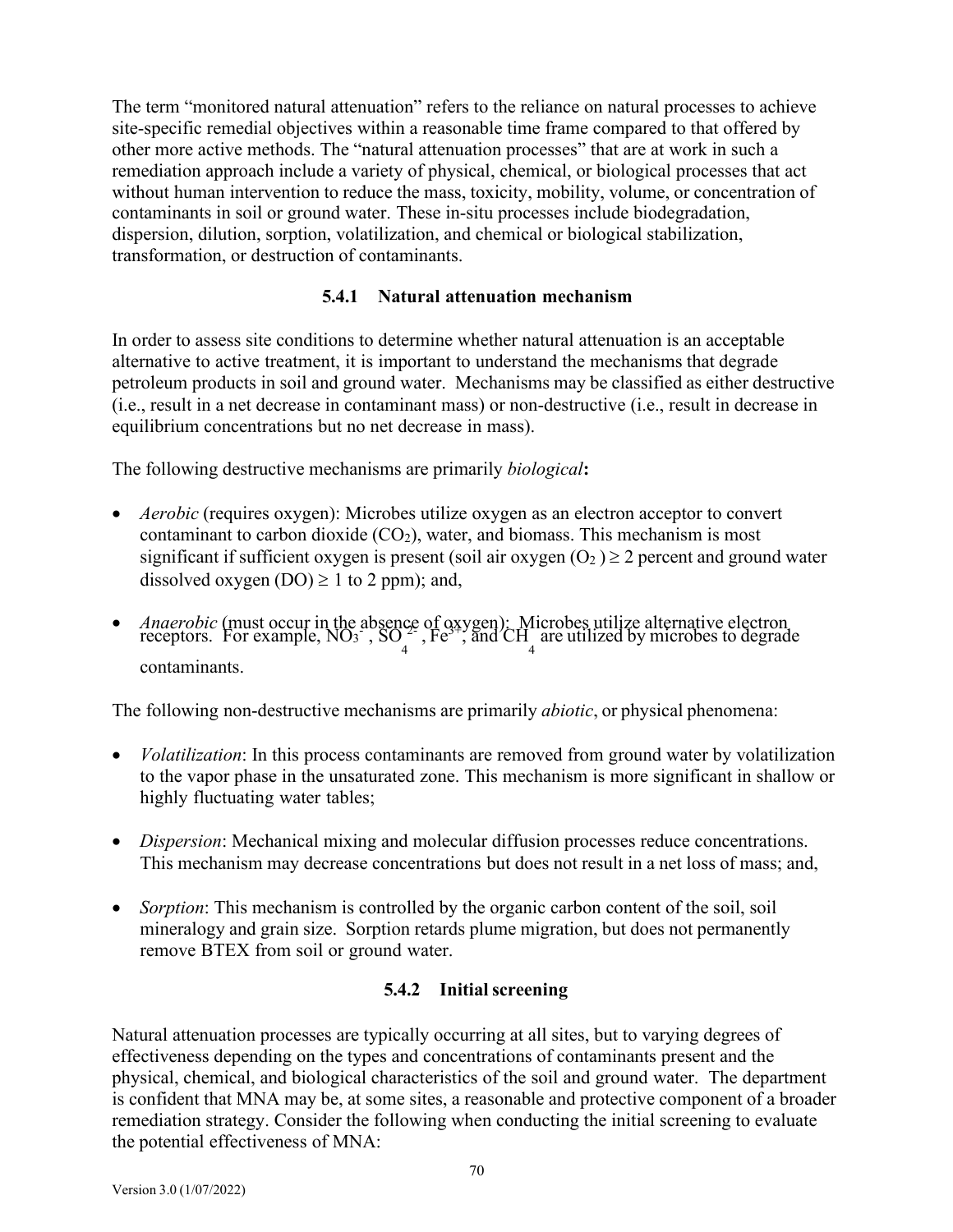- MNA will not be considered a default or presumptive remedy at any contaminated site. MNA must only be selected when it is proven that the active remedial technology will not be operable. MNA may be an acceptable option for sites that have been subjected to active remediation and which now have substantially reduced concentrations of contaminants. In addition, MNA may be an acceptable option for sites that have undergone source removal or source control.
- Contaminant concentrations, presence of free phase product and nearby receptors must be considered when conducting the initial screening to evaluate the potential effectiveness of MNA. The department will not approve use of MNA at sites where free phase product or petroleum saturated soil is present. MNA should not be used where such an approach could result in significant migration or impacts to receptors and other environmental resources. These concerns should be addressed in the Tier 2 Assessment.

## **5.4.3 Site characterization**

Once the department approves MNA as a remedial option for use at a site, the following indicators of natural attenuation must be collected to describe the disposition of contamination and to predict its future behavior. Fate and transport modeling may be used to predict future behavior of the contaminants. Some of the necessary site characterization data may be collected as part of a standard Tier 2 assessment, while other data will need to be collected specifically for the purpose of evaluating natural attenuation effectiveness.

#### Soil parameters

- *Soil texture*: Coarse- grained soils provide the greatest drainage and aeration, but may also promote contaminant migration;
- *Lithology*: Provide information to understand preferential migration pathways;
- *Soil structure*: Layered soils inhibit vertical migration and dispersion of constituents, but may promote lateral spreading;
- *Adsorption potential*: Higher organic carbon content and smaller grain size in soil results in greater adsorption of chemicals and retards migration;
- *Soil aeration*: Greatest when soil oxygen  $(O_2) \ge 2\%$ ;
- *Soil pH*: Microbial growth is optimized between soil pH values of 6 to 8;
- *Soil nutrient concentration*: Microbial growth is optimized when carbon: nitrogen: phosphorus (C:N:P ) ratio is about 100:10:1; and,
- *Historical concentrations along the primary flow path from the source to the leading edge*: Evaluate status of the plume (i.e., steady state, decreasing, migrating).

#### Ground water parameters

• *Direction and gradient of ground water flow*: Estimate direction of plume migration;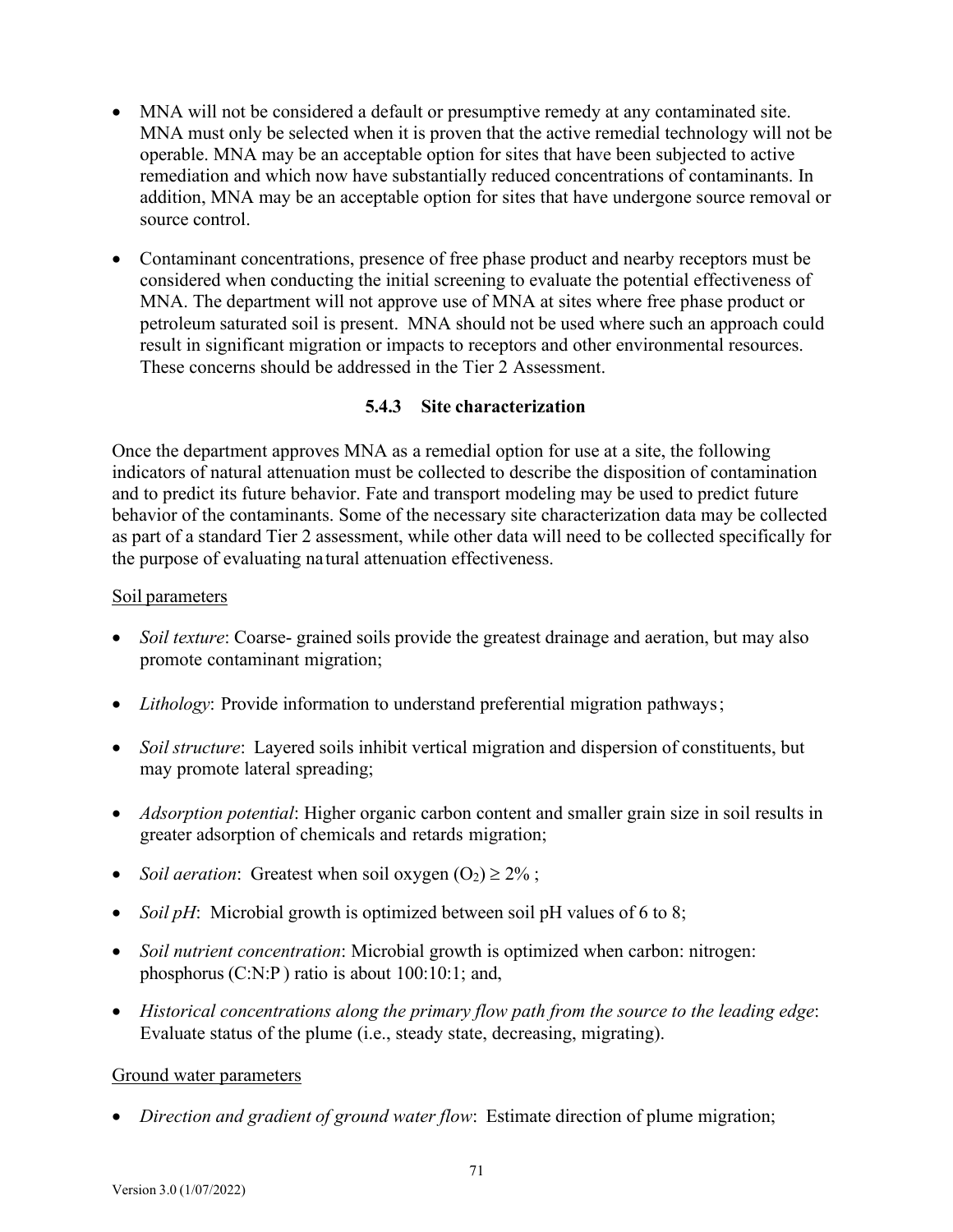- *Depth of ground water*: Estimate volatilization rate;
- *Historical concentrations along the primary flow path from the source to the leading edge*: Evaluate status of the plume (i.e., steady state, decreasing, migrating);
- *Range of water table fluctuations*: Evaluate potential source smearing, influence of fluctuations on ground water concentrations, and variation in flow direction;
- *Background DO levels upgradient of the source and plume*: Typical clean ground water levels are less than 4ppm;
- *DO levels inside the contaminant plume*: Determine if sufficient DO is present for aerobic biodegradation. Dissolved oxygen levels within the plume may reach levels less than 0.5 ppm;
- *Methane*: Background methane levels need to be established for comparison with methane levels in the contaminant plume;
- *Ground water temperature*: Ground water remains at a constant temperature of 11.7  $^0C$  (53<sup>0</sup>) F) at four feet or more below grade, but ground water temperature may decrease during winter months at ground water levels less than 4 feet below grade. For every  $10^{0}$ C reduction in ground water temperature, the metabolic rate of bacteria decreases by 50%;
- *Ground water pH*: The majority of microbial populations are most active at a neutral pH (between 6 and 8);
- *Soluble Fe inside and outside the contaminant plume*: As oxygen is depleted inside the plume of contamination, an anaerobic environment is created in which  $Fe^{3+}$  is changed to  $Fe^{2+}$ .  $Fe^{2+}$ is more soluble and should be detected downgradient of the plume;
- *Nitrate inside and outside the contaminant plume:* Nitrate concentration will decrease inside the plume suggesting biodegradation is occurring;
- *Sulfate inside and outside the contaminant plume:* Sulfate concentration will decrease inside the plume suggesting biodegradation is occurring;
- *Methane inside and outside the contaminant plume:* Methane concentration will increase inside the plume suggesting biodegradation is occurring; and,
- *Redox potential values inside and outside the contaminant plume:* Redox potential values will be lower inside the plume as compared to background redox values. The oxidation/reduction (redox) potential of ground water is a measure of electron activity and is an indicator of the relative tendencyof a solution to accept or transfer electrons.

# **5.4.4 Validation monitoring**

Monitoring the progress of natural attenuation is necessary to confirm whether petroleum constituents are being degraded or dissipated within a reasonable time frame as predicted by the modeling and to ensure receptors are not likely to be impacted. A sufficient number of appropriately located monitoring wells are necessary to demonstrate that natural attenuation is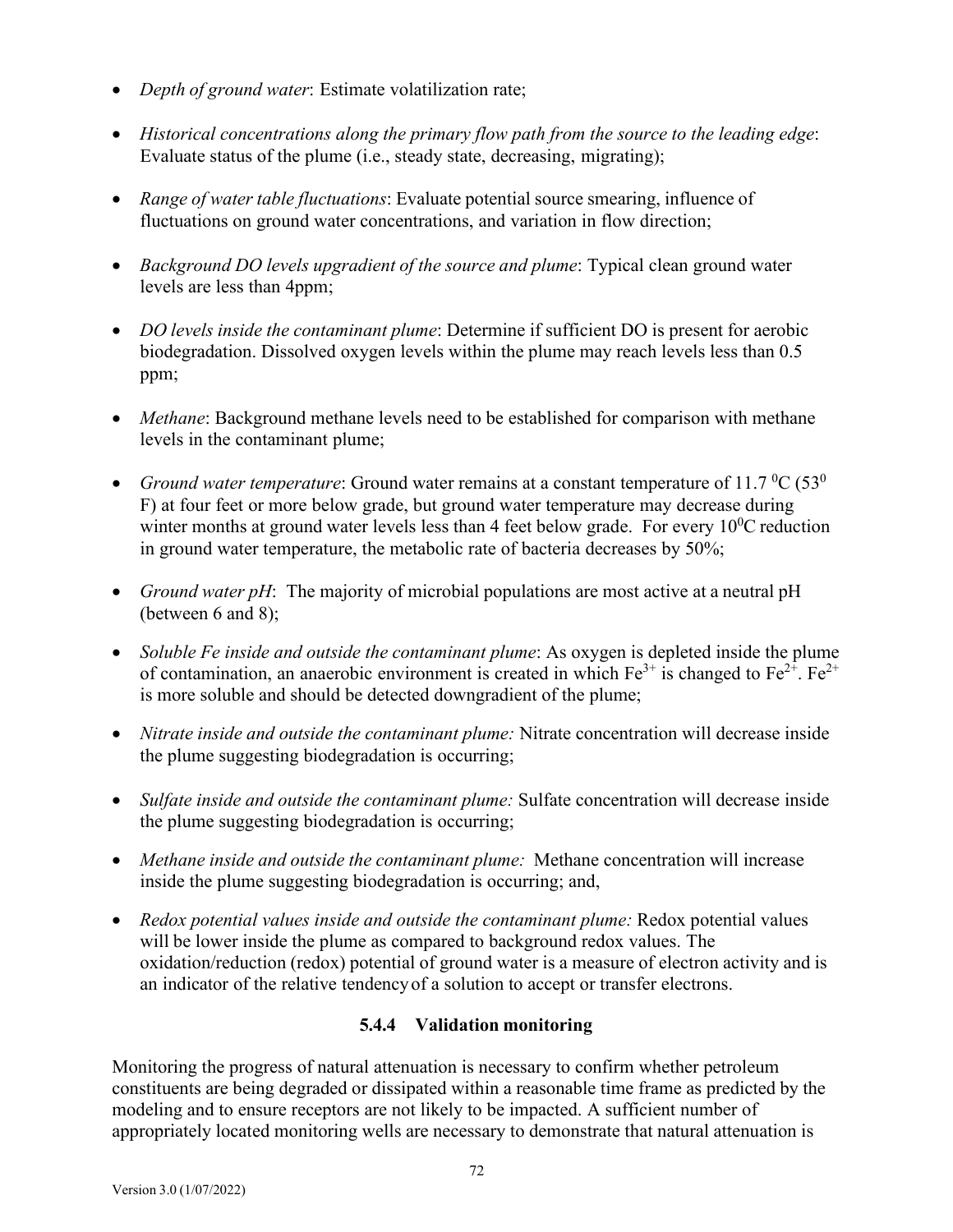occurring in ground water. If natural attenuation is occurring, contaminant concentrations in these wells should decrease with distance from the source area.

The number of wells required to sufficiently monitor natural attenuation must be determined based on site-specific considerations and will require department approval. In situations where potential receptors (e.g., a drinking water supply well) are located downgradient, MNA should not be used as the only remedial action technique.

Table 5.4 below summarizes the department's minimum monitoring requirements for the purpose of evaluating ongoing natural attenuation.

| Medium       | Parameter           | Frequency                          | What to Look For                                                                     |
|--------------|---------------------|------------------------------------|--------------------------------------------------------------------------------------|
| Ground Water | <b>BTEX</b> and TPH | -Site Specific-<br>(see Chapter 6) | A decrease may be indicative of<br>bioremediation                                    |
|              | Dissolved Oxygen    | Quarterly for one year             | A decrease is indicative of bioremediation                                           |
|              | Soluble Iron        | Quarterly for one year             | An increase is indicative of biodegradation                                          |
|              | Sulfate             | Quarterly for one year             | A decrease is indicative of biodegradation                                           |
|              | Nitrate             | Quarterly for one year             | An increase downgradient of the source is<br>indicative of biodegradation            |
|              | Methane             | Quarterly for one year             | An increase is indicative of bioremediation                                          |
|              | Temperature         | Quarterly for one year             | A decrease will indicate a reduction in<br>bioremediation                            |
|              | pH                  | Quarterly for one year             | Remain between 6 and 8 in order to avoid a<br>possible reduction in microbial growth |

## **Table 5.4 Validation Monitoring Requirements**

## **5.4.5 Long-term monitoring**

Long-term monitoring is required to ensure that the behavior of the contaminant plume as predicted by the modeling does not change. It is also important in evaluating the remedial effectiveness and to ensure human health and environment is protected. See Table 5.5 for longterm monitoring requirements.

| Medium          | Parameter           | Frequency     | What to Look For                                  |
|-----------------|---------------------|---------------|---------------------------------------------------|
| Ground<br>Water | <b>BTEX</b> and TPH | Site Specific | A decrease may be indicative of<br>bioremediation |
|                 | Dissolved<br>Oxygen | Site Specific | A decrease is indicative of<br>bioremediation     |
|                 | Soluble Iron        | Site Specific | An increase is indicative of<br>biodegradation    |
|                 | Sulfate             | Site Specific | A decrease is indicative of<br>biodegradation     |

**Table 5.5 Long-term Monitoring Requirements**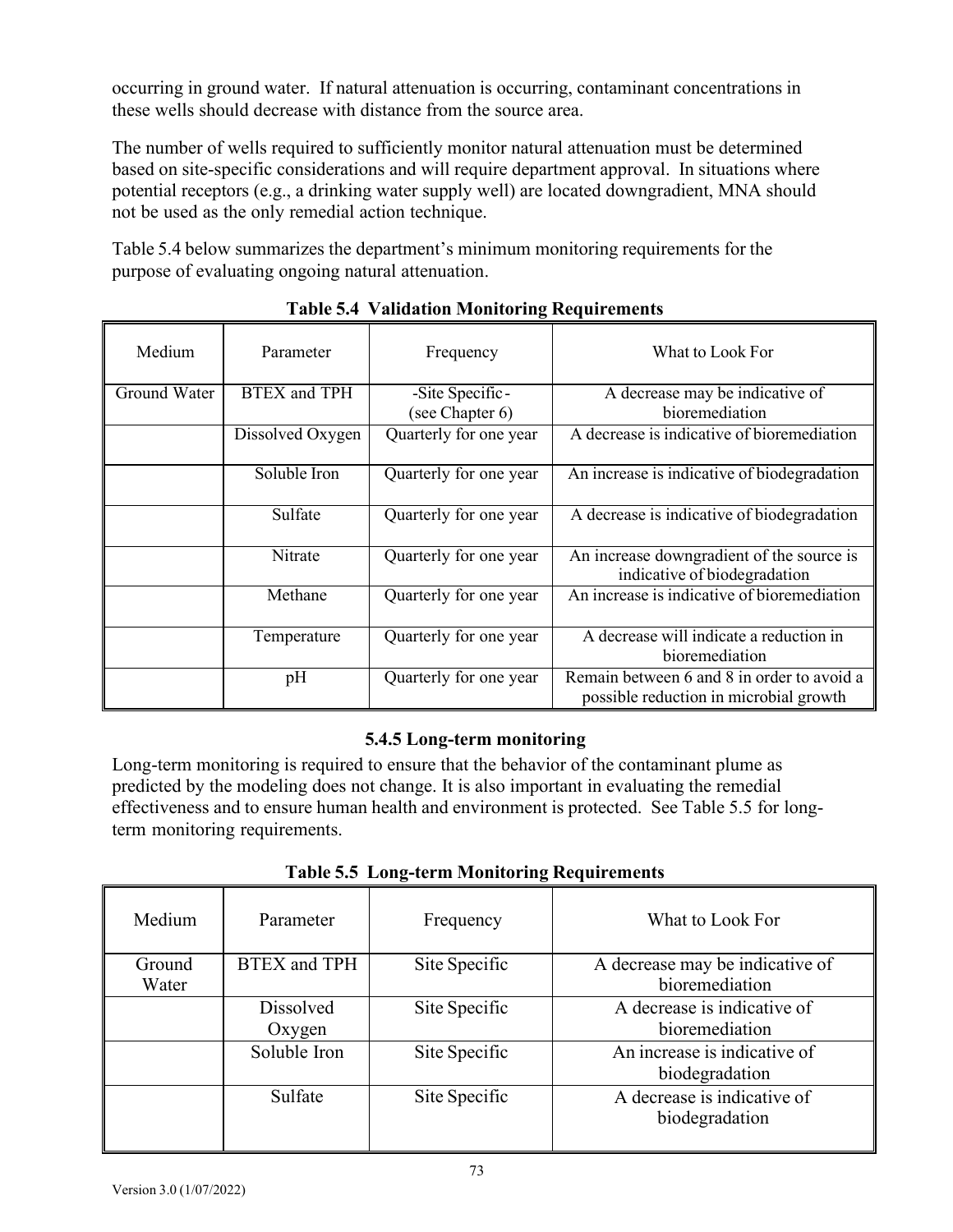| Table 5.5 Cont'd |             |               |                                                                                         |
|------------------|-------------|---------------|-----------------------------------------------------------------------------------------|
|                  | Nitrate     | Site Specific | An increase downgradient of the source<br>is indicative of biodegradation               |
|                  | Methane     | Site Specific | An increase is indicative of<br>bioremediation                                          |
|                  | Temperature | Site Specific | A decrease will indicate a reduction in<br>bioremediation                               |
|                  | pH          | Site Specific | Remain between 6 and 8 in order to<br>avoid a possible reduction in microbial<br>growth |

If the monitoring suggests that natural attenuation does not appear to be effective in remediating the contamination at the site within a reasonable time frame, then an alternative remedial option will be required.

## **5.4.6 MNA confirmation soil samples**

Prior to recommending site closure, soil samples may be collected from the unsaturated zone in locations where soil contamination is known to be the greatest. Sample results should be compared to soil sample results collected during the initial site assessment to determine whether concentrations are being reduced. Soil samples should also be collected from the boundary of the contaminated soil area to evaluate whether the extent of contamination in the soils is increasing or decreasing.

## **5.5 Oxygen Release Compounds**

Introducing oxygen into a petroleum contaminated environment is another form of remediation. The most common way of introducing oxygen is with the use of Oxygen Release Compound  $(ORC^{\circledR}).$ 

ORC® may be an appropriate remediation technology when ground water has been impacted.  $\overrightarrow{ORC}$ <sup>®</sup> is magnesium peroxide (MgO<sub>2</sub>), which reacts with water to form oxygen and magnesium hydroxide [Mg (OH)<sub>2</sub>]. After application, ORC<sup>®</sup> generally releases oxygen for about six months.  $\overrightarrow{ORC}$ <sup>®</sup> is useful as a slow release source of oxygen in the remediation of any compound that is aerobically degradable.

The main assumption with the use of  $ORC^{\mathcal{B}}$  is that oxygen is the limiting factor in aerobic bioremediation. The microorganisms, nutrients, and moisture are typically present, but most sites are oxygen deficient. With the addition of oxygen, the bioremediation rate increases significantly.

## **5.5.1 Initial Site Screening**

The department supports the use of ORC® as a 'polishing step' when ground water BTEX and TPH concentrations are relatively low. The department considers a 'polishing step' to be the point where contaminant concentrations have reached the asymptotic level as a result of the use of other remedial technologies. ORC® may be considered when dissolved phase BTEX and TPH concentrations are significantly above state ground water quality standards if other remedial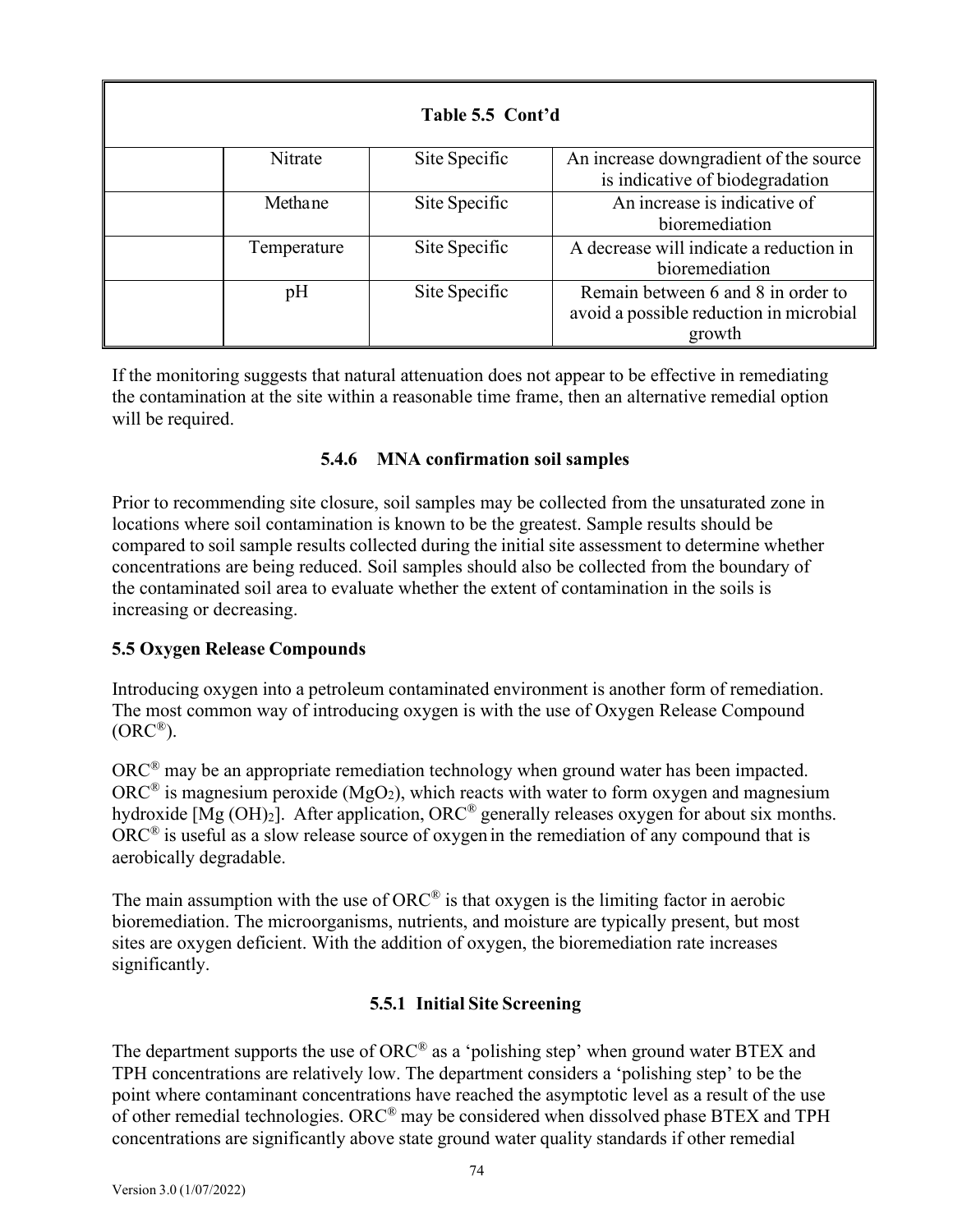technologies are not an option. ORC<sup>®</sup> may also be used to create an oxygen barrier between ground water contamination and a downgradient receptor.

ORC® must not be used in the following situations:

- when free phase product is present; and,
- when existing soil contamination is considered an ongoing source. If it can be demonstrated that contaminated soils can be eliminated as an ongoing source through an alternative remedial approach, simultaneous use of  $ORC^{\otimes}$  may be warranted.

## **5.5.2 Evaluation of Site Parameters**

Although lack of oxygen is typically the limiting factor in the bioremediation of a site, some atypical environmental conditions may exist which preclude or deter bioremediation from occurring. Therefore, to determine whether or not ORC® should be used as a remedial action alternative, the following site parameters must be evaluated prior to application:

- *Contaminant Concentrations in the Soil and Ground Water*;
- *Plume Size*;
- *Soil Nutrients*: microbial growth is optimum when the carbon/nitrogen/phosphorous ratio (C:N:P) is about 100:10:1;
- *Dissolved Oxygen (DO) levels*: minimum acceptable oxygen concentration for natural microbial activity is  $0.5$  ppm (clean ground water is typically  $\leq 4$  ppm);
- *Dissolved Carbon Dioxide (CO<sub>2</sub>) levels*: background dissolved CO<sub>2</sub> levels need to be established for comparison with  $CO<sub>2</sub>$  levels in the contaminant plume;
- *pH levels*: the majority of microbial populations are most active at a neutral pH (between 6 and 8). In addition, an acidic pH range can accelerate the release of oxygen from the ORC<sup>®</sup>, supersaturating the surrounding ground water for a brief period;
- *Ground Water Temperature*: Ground water remains at a constant temperature of 11.7 <sup>o</sup>C (53<sup>0</sup>) F) at four feet or more below grade, but ground water temperature in South Dakota may decrease during winter months at ground water levels less than 4 feet below grade. For every  $10^{0}$ C reduction in ground water temperature, the metabolic rate of bacteria decreases by 50%.
- *Background Chemical Oxygen Demand (COD),* determination of background COD is useful in determining the total oxygen demand for the site. A conservative calculation provided by Regenesis converts COD to the *Additional Demand Factor (ADF*). This ADF is used in calculating the amount of ORC and the proper spacing of application points. Typical ADF values range from 8 to 10.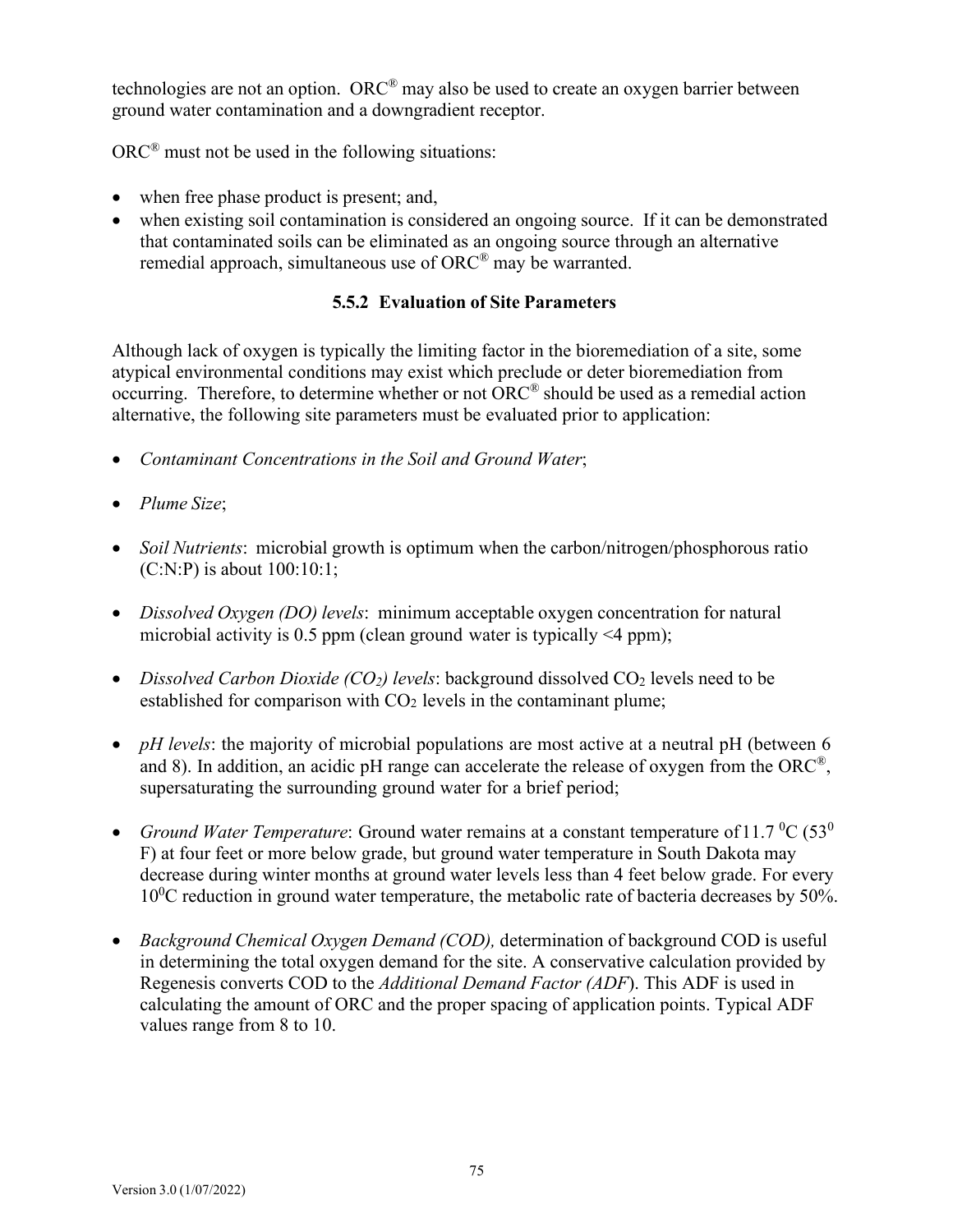# **5.5.3 Application Methods and Monitoring Requirements**

## Application Methods

Since water is needed to hydrate magnesium peroxide  $(MgO<sub>2</sub>)$ , ORC<sup>®</sup> must not be applied above the capillary fringe. A monitoring well must not be used to monitor contaminant concentrations if it falls within an ORC® plume. If ORC® is injected too close to a monitoring well (or if a monitoring well is used to install ORC®), the contaminant concentrations measured in the monitoring well will not be indicative of actual site conditions.

 $ORC<sup>®</sup>$  may be applied with any of the following methods:

- placed in the bottom of an excavation if ground water had been encountered in the excavation; or,
- installed in the contaminated saturated zone using a hand auger, direct-push hydraulic punch equipment, or hollow-stem augers.

#### Monitoring Requirements

After the appropriate site information is collected to determine if  $ORC^{\mathcal{D}}$  is an appropriate remedial technology for the site, a Corrective Action Plan must be submitted for departmental review.

Prior to ORC<sup>®</sup> application, a minimum of three ground water monitoring wells are required to be monitored semi-annually. Two of these monitoring wells should be within the plume of contamination. One of these wells must be upgradient of the plume in order to establish background levels.

Periodic ground water monitoring is required to determine the effectiveness of ORC® treatment. See Table 5.6 below for monitoring requirements.

| Parameter                     | Frequency After<br>Application | What to Look For                                                            |
|-------------------------------|--------------------------------|-----------------------------------------------------------------------------|
| <b>BTEX</b> and<br><b>TPH</b> | 3, 6, and 12<br>months         | A decreasing trend may be indicative of bioremediation                      |
| DO                            | 3, 6, and 12<br>months         | A decrease is indicative of bioremediation                                  |
| Dissolved $CO2$               | 3, 6, and 12<br>months         | An increase is indicative of bioremediation                                 |
| Temperature                   | 3, 6, and 12<br>months         | A decrease in temperature is indicative of a reduction in<br>bioremediation |
| Dissolved Iron                | 3, 6, and 12<br>months         | An increase is indicative of bioremediation                                 |
| Nitrogen                      | 3, 6, and 12<br>months         | A decrease is indicative of bioremediation                                  |
| Phosphorous                   | 3, 6, and 12<br>months         | A decrease is indicative of bioremediation                                  |

**Table 5.6 ORC® Monitoring Requirements**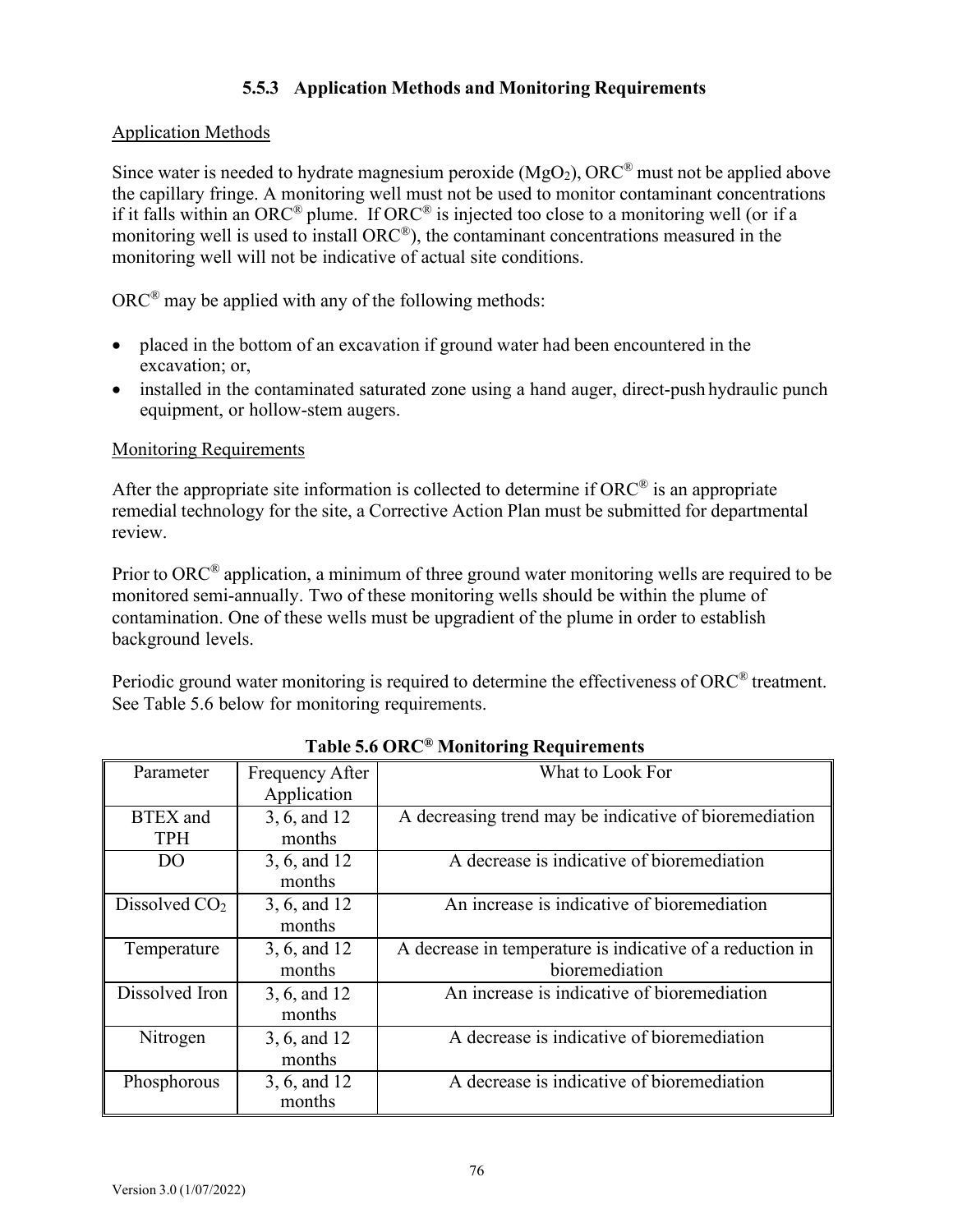### **5.6 Other Technologies**

Other technologies for in-situ remediation may be approved by the department based on site specific conditions, the technical feasibility of remediation, and the nature of the chemical of concern.

#### **5.7 Engineering Controls**

The use of engineering controls may provide alternatives to remediation of contaminated soils as per ARSD 74:56:05 "Remediation Criteria for Petroleum-Contaminated Soils". These controls must be designed to reduce the risks involved with petroleum contaminated soils left in place. Regardless of the type of remedial activity proposed, the department must give approval prior to installation.

## **5.7.1 Engineering controls to eliminate exposure routes**

Options to eliminate exposure routes include:

- Rerouting impacted or potentially impacted utilities around the contamination area;
- Apply positive pressure on potentially impacted structures to prevent vapors from entering the building;
- Placement of low permeability caps over the contamination area to prevent infiltration of surface water and contact with surficially contaminated soils;
- Placement of grout curtain walls or interceptor trenches upgradient of the contamination area to prevent migration of ground water through the contamination;
- Placement of barrier wells or interceptor trenches to prevent the contaminated water from moving off-site; and
- Other technologies as approved by the department.

#### **5.7.2 Engineering controls for vapors**

Options to control vapors include:

- Installation of vapor extraction system around a building foundation to prevent vapors from entering the structure or utilities;
- Apply positive pressure to the structure or utility to prevent vapors from entering;
- Install explosion-proof fans to remove the vapors from the structure or utility;
- Replacement of basement concrete walls;
- Flush the sewer lines with water;
- Replace or reroute the utility lines; and